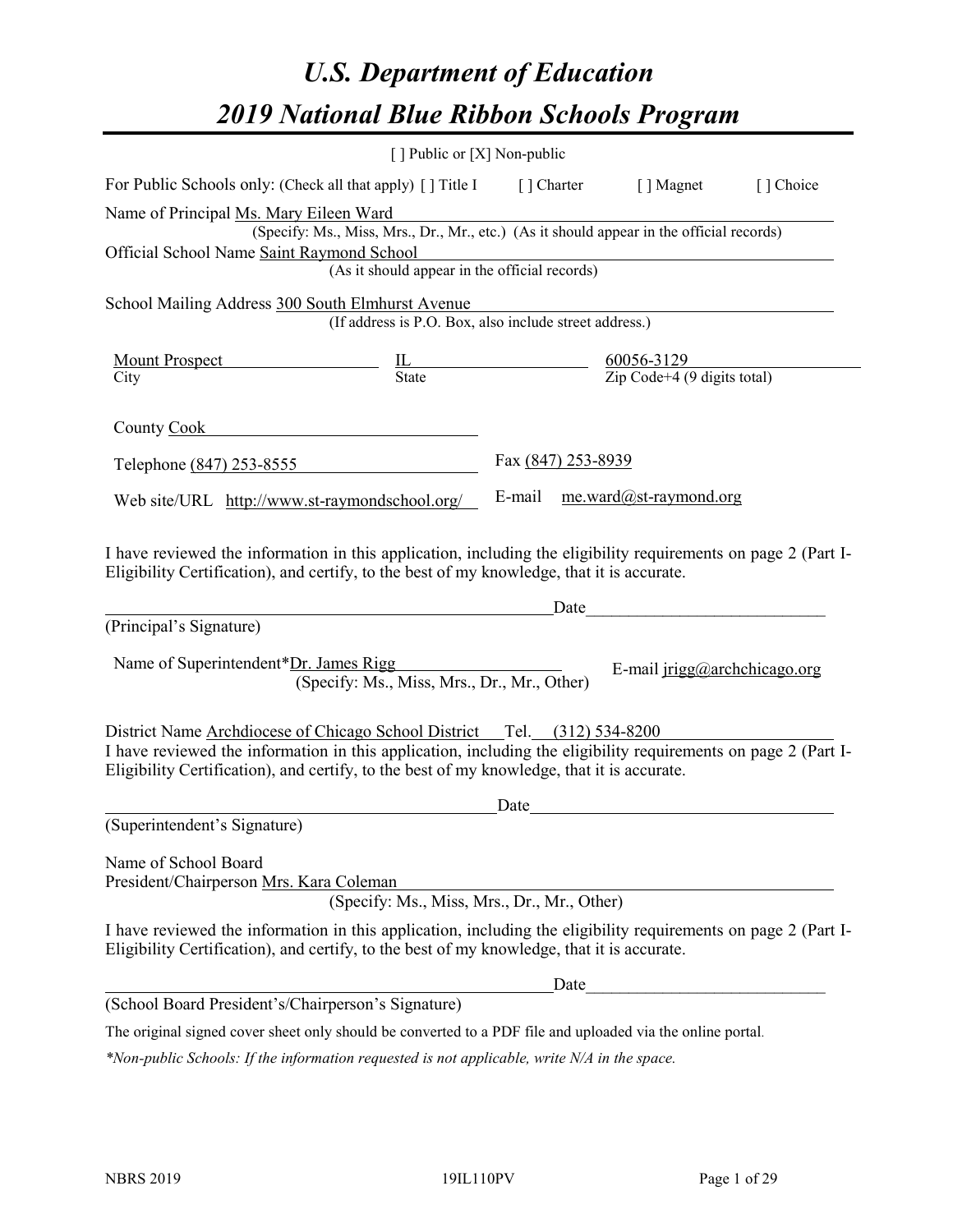# PART I – ELIGIBILITY CERTIFICATION

The signatures on the first page of this application (cover page) certify that each of the statements below, concerning the school's eligibility and compliance with U.S. Department of Education and National Blue Ribbon Schools requirements, are true and correct.

1. All nominated public schools must meet the state's performance targets in reading (or English language arts) and mathematics and other academic indicators (i.e., attendance rate and graduation rate), for the all students group, including having participation rates of at least 95 percent using the most recent accountability results available for nomination.

2. To meet final eligibility, all nominated public schools must be certified by states prior to September 2019 in order to meet all eligibility requirements. Any status appeals must be resolved at least two weeks before the awards ceremony for the school to receive the award.

3. The school configuration includes one or more of grades K-12. Schools on the same campus with one principal, even a K-12 school, must apply as an entire school.

4. The school has been in existence for five full years, that is, from at least September 2013 and each tested grade must have been part of the school for the past three years.

5. The nominated school has not received the National Blue Ribbon Schools award in the past five years: 2014, 2015, 2016, 2017, or 2018.

6. The nominated school has no history of testing irregularities, nor have charges of irregularities been brought against the school at the time of nomination. If irregularities are later discovered and proven by the state, the U.S. Department of Education reserves the right to disqualify a school's application and/or rescind a school's award.

7. The nominated school has not been identified by the state as "persistently dangerous" within the last two years.

8. The nominated school or district is not refusing Office of Civil Rights (OCR) access to information necessary to investigate a civil rights complaint or to conduct a district-wide compliance review.

9. The OCR has not issued a violation letter of findings to the school district concluding that the nominated school or the district as a whole has violated one or more of the civil rights statutes. A violation letter of findings will not be considered outstanding if OCR has accepted a corrective action plan from the district to remedy the violation.

10. The U.S. Department of Justice does not have a pending suit alleging that the nominated school or the school district, as a whole, has violated one or more of the civil rights statutes or the Constitution's equal protection clause.

11. There are no findings of violations of the Individuals with Disabilities Education Act in a U.S. Department of Education monitoring report that apply to the school or school district in question; or if there are such findings, the state or district has corrected, or agreed to correct, the findings.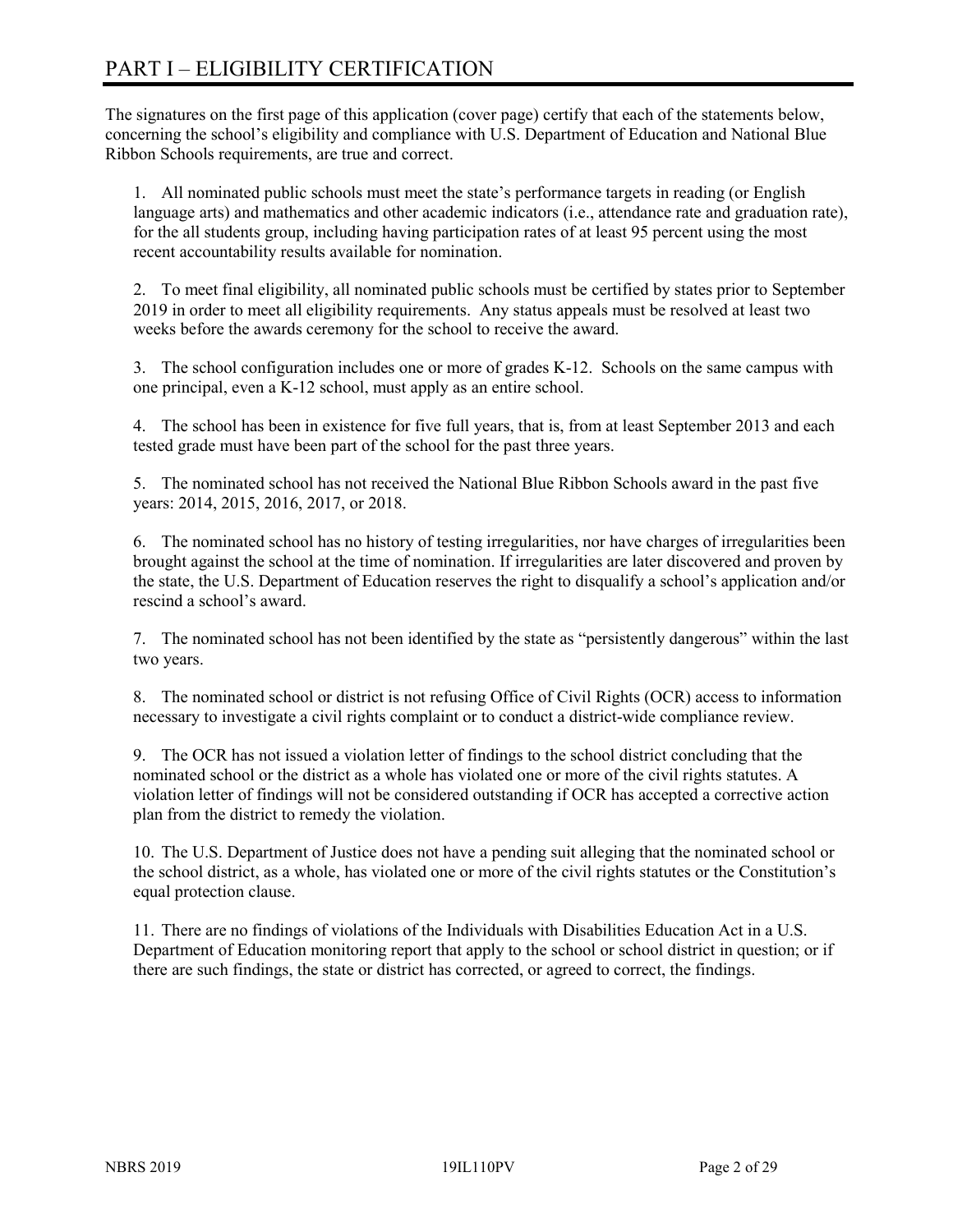# PART II - DEMOGRAPHIC DATA

#### **Data should be provided for the most recent school year (2018-2019) unless otherwise stated.**

**DISTRICT** (Question 1 is not applicable to non-public schools)

| -1. | Number of schools in the district<br>(per district designation): | $\underline{0}$ Elementary schools (includes K-8)<br>0 Middle/Junior high schools |
|-----|------------------------------------------------------------------|-----------------------------------------------------------------------------------|
|     |                                                                  | 0 High schools                                                                    |
|     |                                                                  | $0 K-12$ schools                                                                  |

0 TOTAL

**SCHOOL** (To be completed by all schools)

2. Category that best describes the area where the school is located:

[] Urban or large central city [X] Suburban [] Rural or small city/town

3. Number of students as of October 1, 2018 enrolled at each grade level or its equivalent in applying school:

| Grade                           | # of           | # of Females | <b>Grade Total</b> |
|---------------------------------|----------------|--------------|--------------------|
|                                 | <b>Males</b>   |              |                    |
| PreK                            | 70             | 60           | 130                |
| K                               | 32             | 24           | 56                 |
| $\mathbf{1}$                    | 20             | 34           | 54                 |
| $\mathbf{2}$                    | 22             | 18           | 40                 |
| 3                               | 17             | 28           | 45                 |
| 4                               | 14             | 12           | 26                 |
| 5                               | 17             | 15           | 32                 |
| 6                               | 21             | 28           | 49                 |
| 7                               | 19             | 19           | 38                 |
| 8                               | 24             | 24           | 48                 |
| 9                               | 0              | 0            | 0                  |
| 10                              | 0              | 0            | 0                  |
| 11                              | $\overline{0}$ | $\theta$     | 0                  |
| 12 or higher                    | 0              | 0            | 0                  |
| <b>Total</b><br><b>Students</b> | 256            | 262          | 518                |

\*Schools that house PreK programs should count preschool students **only** if the school administration is responsible for the program.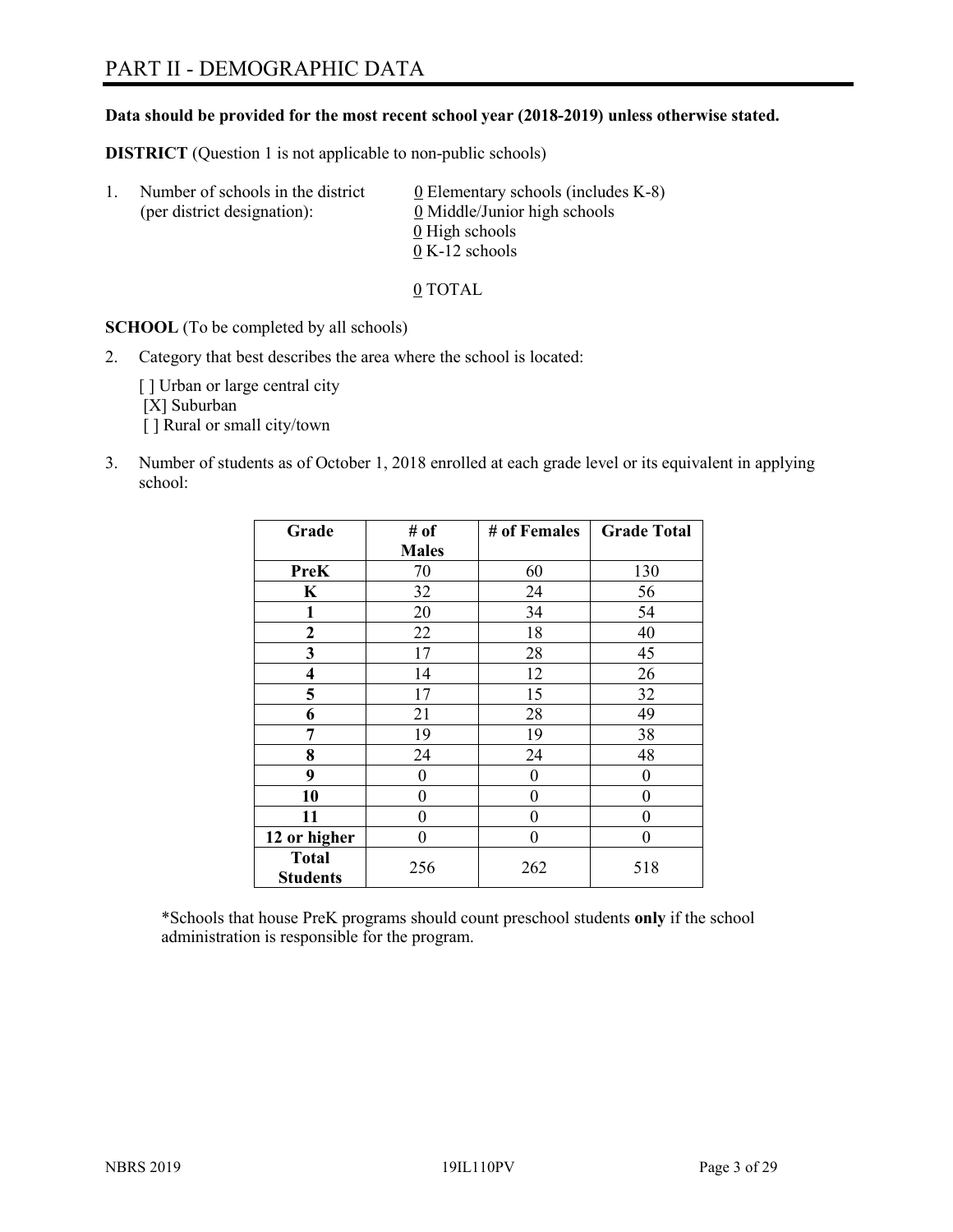4. Racial/ethnic composition of  $0\%$  American Indian or Alaska Native the school (if unknown, estimate): 6 % Asian

1 % Black or African American 9 % Hispanic or Latino  $\frac{1}{1}$ % Native Hawaiian or Other Pacific Islander 81 % White 2 % Two or more races **100 % Total**

(Only these seven standard categories should be used to report the racial/ethnic composition of your school. The Final Guidance on Maintaining, Collecting, and Reporting Racial and Ethnic Data to the U.S. Department of Education published in the October 19, 2007 *Federal Register* provides definitions for each of the seven categories.)

5. Student turnover, or mobility rate, during the  $2017 - 2018$  school year:  $2\%$ 

If the mobility rate is above 15%, please explain.

This rate should be calculated using the grid below. The answer to (6) is the mobility rate.

| <b>Steps For Determining Mobility Rate</b>    | Answer |
|-----------------------------------------------|--------|
| (1) Number of students who transferred to     |        |
| the school after October 1, 2017 until the    | 5      |
| end of the 2017-2018 school year              |        |
| (2) Number of students who transferred        |        |
| from the school after October 1, 2016 until   |        |
| the end of the 2017-2018 school year          |        |
| (3) Total of all transferred students [sum of | 12     |
| rows $(1)$ and $(2)$ ]                        |        |
| (4) Total number of students in the school as | 522    |
| of October 1, 2017                            |        |
| $(5)$ Total transferred students in row $(3)$ | 0.02   |
| divided by total students in row (4)          |        |
| $(6)$ Amount in row $(5)$ multiplied by 100   | っ      |

6. Specify each non-English language represented in the school (separate languages by commas):

| English Language Learners (ELL) in the school:   | $0\%$<br>0 Total number ELL |
|--------------------------------------------------|-----------------------------|
| Students eligible for free/reduced-priced meals: | $0\%$                       |
| Total number students who qualify:               |                             |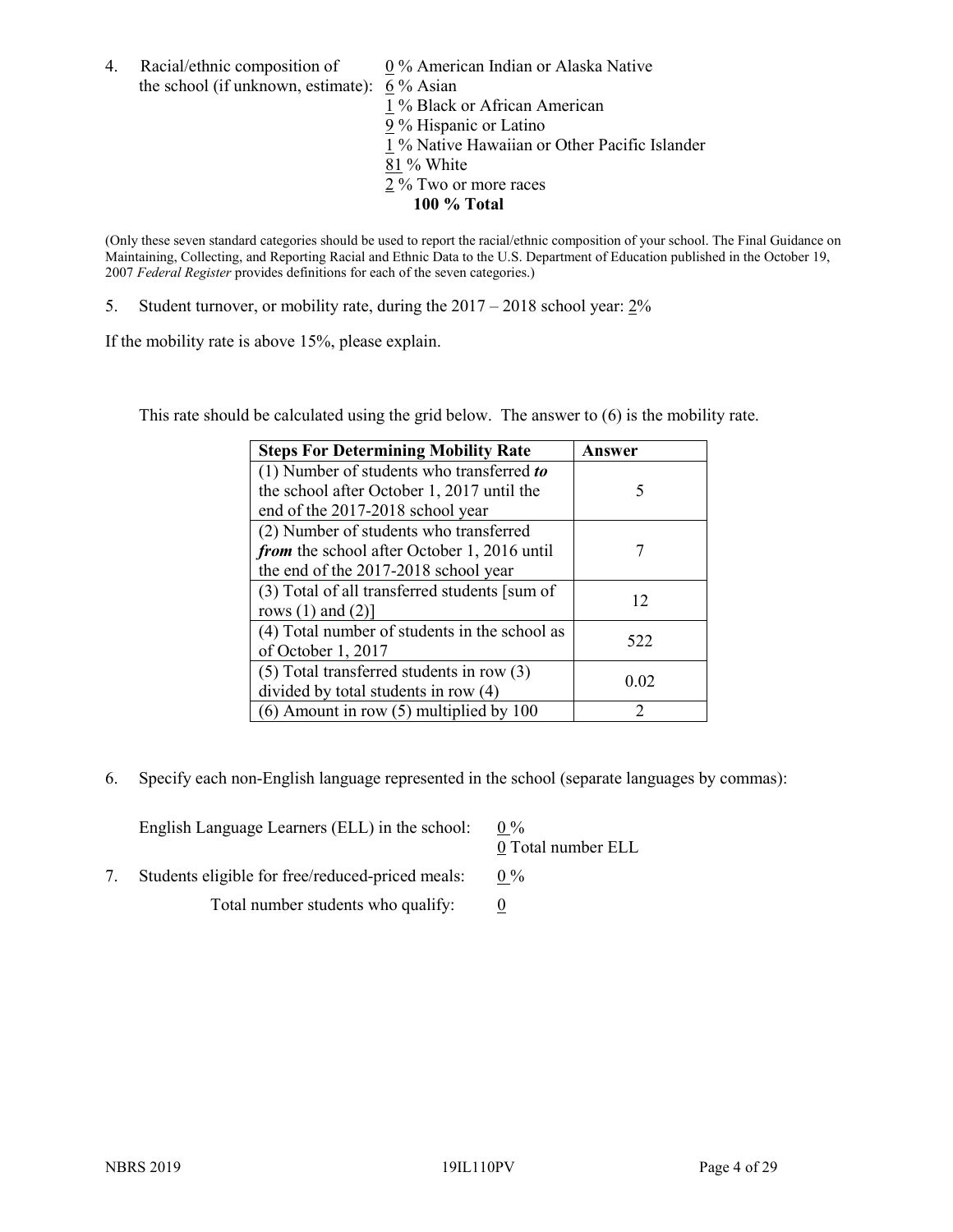29 Total number of students served

Indicate below the number of students with disabilities according to conditions designated in the Individuals with Disabilities Education Act. Do not add additional conditions. It is possible that students may be classified in more than one condition.

| 0 Autism                  | 1 Multiple Disabilities                 |
|---------------------------|-----------------------------------------|
| 0 Deafness                | 1 Orthopedic Impairment                 |
| 0 Deaf-Blindness          | 2 Other Health Impaired                 |
| 4 Developmental Delay     | 4 Specific Learning Disability          |
| 0 Emotional Disturbance   | 16 Speech or Language Impairment        |
| 1 Hearing Impairment      | 0 Traumatic Brain Injury                |
| 0 Intellectual Disability | 0 Visual Impairment Including Blindness |

- 9. Number of years the principal has been in her/his position at this school:  $\frac{4}{3}$
- 10. Use Full-Time Equivalents (FTEs), rounded to nearest whole numeral, to indicate the number of school staff in each of the categories below:

|                                                                                                                                                                                                                              | <b>Number of Staff</b> |
|------------------------------------------------------------------------------------------------------------------------------------------------------------------------------------------------------------------------------|------------------------|
| Administrators                                                                                                                                                                                                               | 3                      |
| Classroom teachers including those<br>teaching high school specialty<br>subjects, e.g., third grade teacher,<br>history teacher, algebra teacher.                                                                            | 26                     |
| Resource teachers/specialists/coaches<br>e.g., reading specialist, science coach,<br>special education teacher, technology<br>specialist, art teacher, etc.                                                                  | 11                     |
| Paraprofessionals under the<br>supervision of a professional<br>supporting single, group, or classroom<br>students.                                                                                                          | 12                     |
| Student support personnel<br>e.g., school counselors, behavior<br>interventionists, mental/physical<br>health service providers,<br>psychologists, family engagement<br>liaisons, career/college attainment<br>coaches, etc. |                        |

11. Average student-classroom teacher ratio, that is, the number of students in the school divided by the FTE of classroom teachers, e.g.,  $22:1$  21:1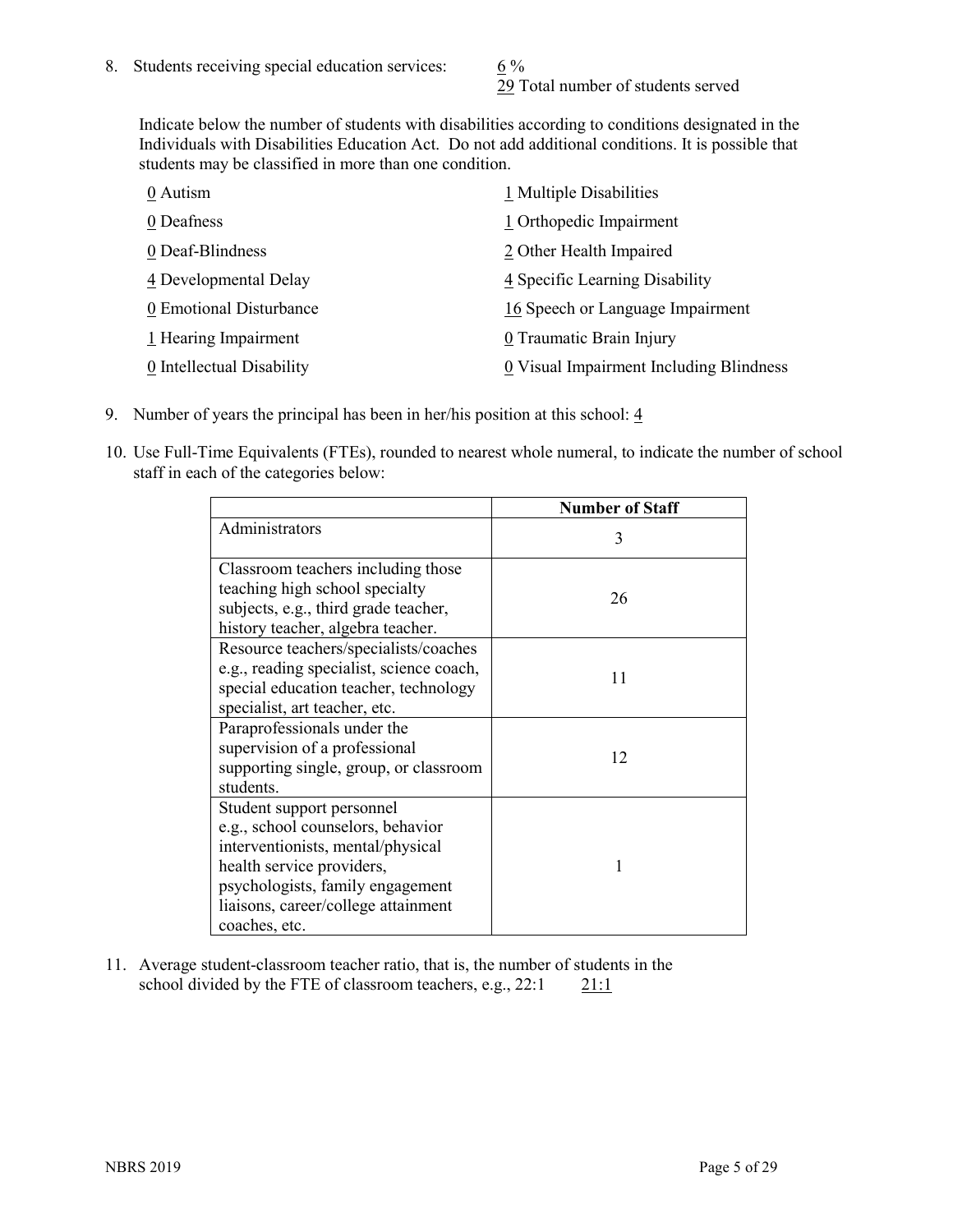12. Show daily student attendance rates. Only high schools need to supply yearly graduation rates.

| <b>Required Information</b> | 2017-2018 | 2016-2017 | 2015-2016 | 2014-2015 | 2013-2014 |
|-----------------------------|-----------|-----------|-----------|-----------|-----------|
| Daily student attendance    | 96%       | 95%       | 96%       | 96%       | $97\%$    |
| High school graduation rate | $0\%$     | $0\%$     | $0\%$     | $9\%$     | $0\%$     |

#### 13. **For high schools only, that is, schools ending in grade 12 or higher.**

Show percentages to indicate the post-secondary status of students who graduated in Spring 2018.

| <b>Post-Secondary Status</b>                  |       |
|-----------------------------------------------|-------|
| Graduating class size                         |       |
| Enrolled in a 4-year college or university    | $0\%$ |
| Enrolled in a community college               | 0%    |
| Enrolled in career/technical training program | $0\%$ |
| Found employment                              | 0%    |
| Joined the military or other public service   | 0%    |
| Other                                         | በ0⁄   |

14. Indicate whether your school has previously received a National Blue Ribbon Schools award. Yes X No

If yes, select the year in which your school received the award. 2009

15. In a couple of sentences, provide the school's mission or vision statement.

Saint Raymond School educates and forms children with a comprehensive curriculum while instilling the values and teachings of the Gospel.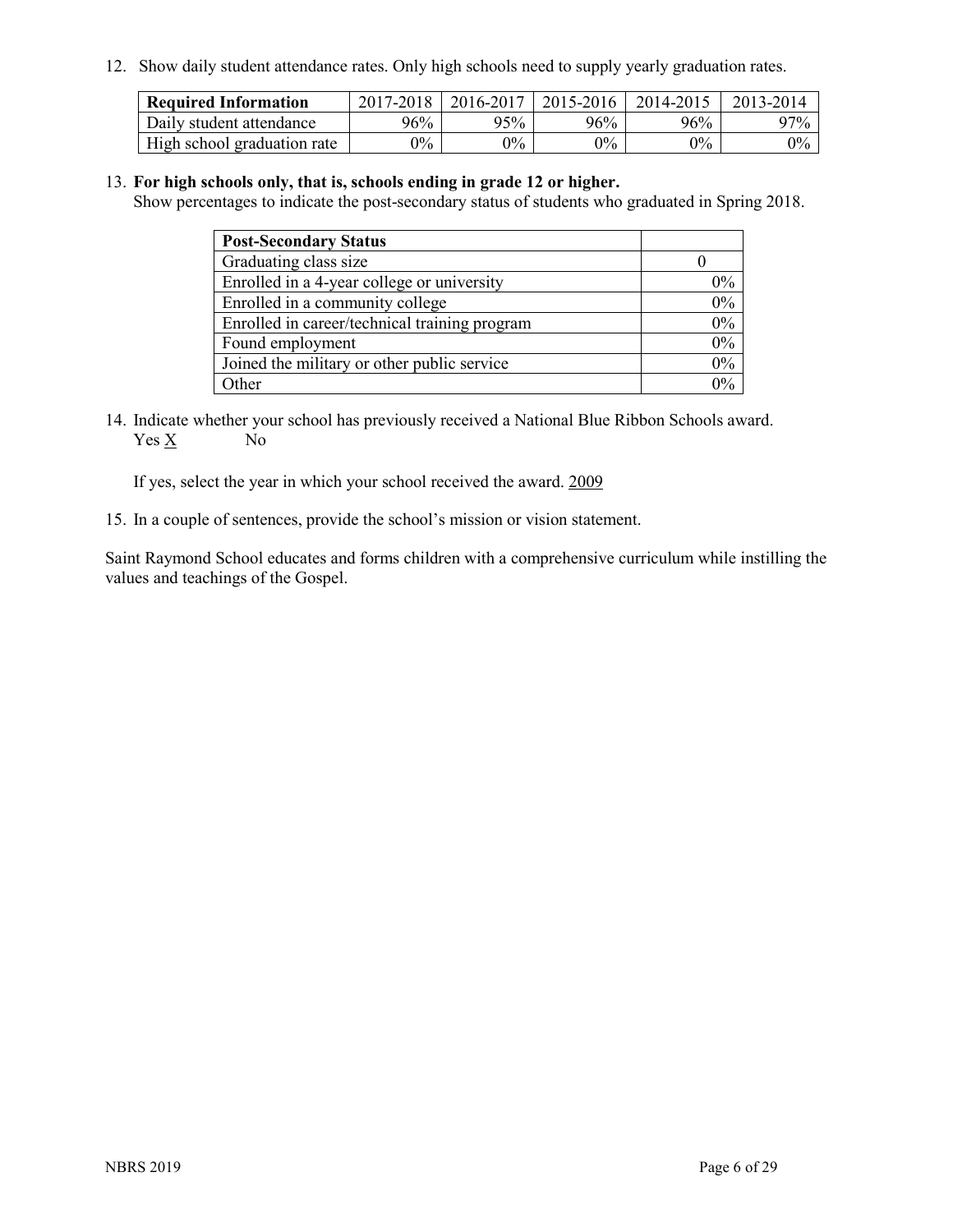# PART III – SUMMARY

Saint Raymond School is a vibrant Catholic educational community located in the heart of Mount Prospect, Illinois. Saint Raymond de Penafort Parish, named after the 13th Century Spanish Friar Saint Raymond, was founded in 1949 to serve the burgeoning Catholic community in Chicago's northwest suburbs. School construction began in March 1953, and it opened to students in August 1954. Today Saint Raymond School is a diverse preschool through 8th grade (PS-8) educational institution with more than 50 lay teachers and staff serving more than 500 students. The students are primarily Catholic and from the Village of Mount Prospect, with a portion from neighboring suburbs. Saint Raymond School has a culturally diverse student population and serves families from a range of socio-economic statuses. Faculty and staff, in partnership with parents, parish, and the school community, are dedicated to providing a strong educational environment rooted in Catholic values as reinforced by the school's three main pillars: faith, academic excellence, and service. Teachers and students emulate a motto derived from our school mascot, Saints: Students Show respect, are Accepting, Imitate Christ, Navigate challenges, Take responsibility and Stand up for others.

Saint Raymond School strives for academic excellence. In addition to standard science, math, reading/English language arts, and social studies, the curriculum also includes the arts, physical education, Spanish, technology, and religion. Saint Raymond School's curriculum is based on Common Core State Standards and Archdiocese of Chicago Benchmarks. Since receiving the Blue Ribbon award in 2009, we have updated several areas of our curriculum. The early childhood program offers more full day instruction to meet the ever-changing needs of Saint Raymond School families. Both music and Spanish instruction have been added to the preschool curriculum. A new language arts series, National Geographic, in grades K-5 has allowed for integration of language arts and science. This program utilizes non-fiction texts that apply close reading in whole and small group settings as well as independent practice. In grades 6-8, Saint Raymond implemented a new vocabulary program, Vocabulary Workshop, which develops vocabulary skills with intention and practice. The math curriculum also has been updated for grades K-8. Go Math for grades K-5 and Glencoe math for grades 6-8 have strengthened our program by articulating the Standards that must be addressed. The new writing program, Units of Study in Opinion, Information, and Narrative Writing by Lucy Calkins, exposes students to various writing genres. The Archdiocese of Chicago Schools currently administers the ACT: Aspire test, a standardized assessment that is aligned with national and college readiness standards. This testing data formulates instruction and assessment throughout the academic year.

Saint Raymond School's licensed clinical social worker meets regularly with students to promote and build social skills, resolve conflicts, and act as a resource for students and parents. A robust co-curricular enrichment program supports student learning and includes athletics, art club, band, liturgical choir, chess club, PE club, Lego club, drama club, cooking club, newspaper, yearbook, and Scouts. Students also have opportunities to complete community service and participate in parish ministries. Students in grades 4-8 can participate in cadet, intermediate, and concert bands. The Athletic Association works with the administration and provides students in grades 5-8 with opportunities to participate in cross-country, volleyball, basketball, track and field, and girls' softball programs.

Dedicated instructional professionals take leadership roles in academic as well as religious, social, and formational activities. The school administration meets regularly with the faculty to collaborate on professional topics and needs. The faculty focuses on holding students to high academic and behavioral standards and provides students with the means to meet these standards. The faculty engages in professional development that aligns with school and personal goals. The staff is a close-knit group that focuses on the academic, moral, and personal success of the students. The staff participates in regular team-building activities and spiritual retreats. These retreats help the staff bond as a community, which, in turn, supports student instruction.

The Family and School Association (FSA) not only affords opportunities for building community among school families, but also raises much-needed funds to enrich the school's programming. FSA fundraiser enhancements include new technology such as interactive white boards, laptops, tablet devices, and projectors for classroom use as well as books and listening centers in the school library. Further, FSA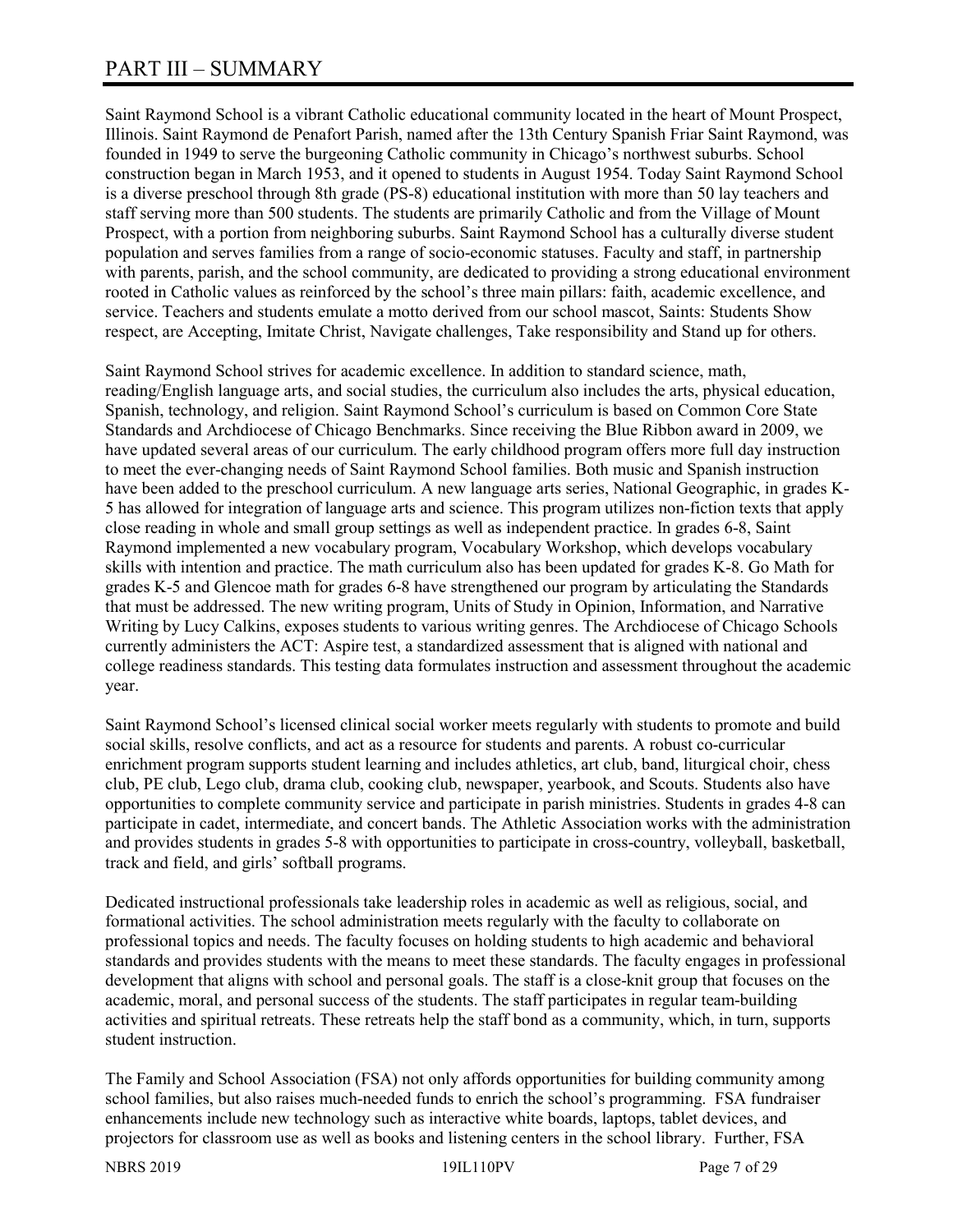sponsors and provides funds for the Art Volunteer in the Classroom (AVIC) program, cultural arts assemblies, enrichment clubs, teacher appreciation events, and much more.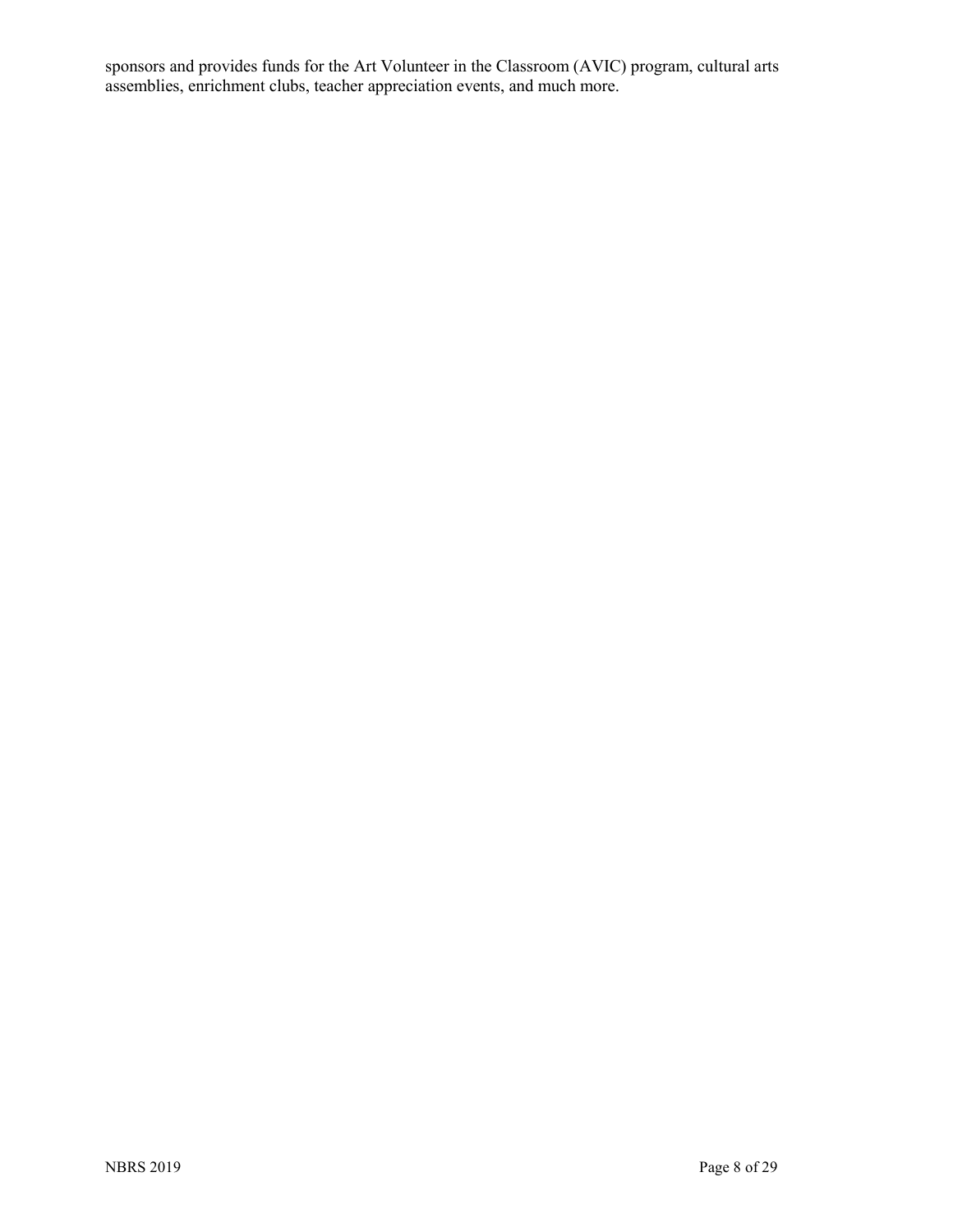#### **1. Core Curriculum:**

#### **1a. Reading/English language arts:**

Saint Raymond School provides research-based, best-practice strategies for reading and language arts beginning with a primary-level curriculum that blends student-driven instruction with direct instruction. The Archdiocese of Chicago aligns the core curriculum with the Common Core State Standards and College and Career Readiness Standards. The staff horizontally and vertically aligns the curriculum. Saint Raymond School commits to meeting the needs of students by differentiating instruction and providing a challenging curriculum that prepares all students for high school and beyond. In the early elementary grades, teachers expose students to phonological and phonemic awareness activities. These activities lay the foundation for strong reading, spelling, and writing skills for students. Teachers encourage rigor and growth through a mix of shared reading activities, small-group reading rotations, and on-level core reading groups. Reading and writing begin with a whole-group mini-lesson followed by independent and small-group work to strengthen skills. Primary and intermediate grades follow a Writer's Workshop model taught through a mix of minilessons and explicit modeling of writing skills. Students conduct breakout sessions before beginning independent work. The teachers introduce and model peer advising and editing before students publish a final draft. The junior high curriculum utilizes brain-based learning strategies to improve students' memories, processing, vocabulary, and sequencing. Teachers model discussion guidelines and then moderate Socratic seminars and debates to encourage student-centered learning. Students continue the Writer's Workshop model. Students take full ownership of their academic performance and complete selfdriven writing performance reviews. Using Google Classroom, teachers assign videos as nightly homework to "flip" the class, allowing more time for student-centered group work during daily instruction. In the literature curriculum, students engage in novel study units focusing on craft and structure. Teachers use center-based reading activities with mentor texts to differentiate and teach the whole child. Teachers foster an academic environment that allows all students to improve and perfect their skills.

#### **1b. Mathematics:**

The mathematics curriculum and instruction at Saint Raymond School foster independence and criticalthinking skills in learners across all grade levels. Teachers provide students with multiple strategies allowing them not only to understand math in a new way, but also to take their learning into their own hands. Teachers use classroom technology to model strategies and problem-solving techniques for each lesson. This mini-lesson allows students to see the strategies and concepts modeled appropriately. Teachers expose students to real-world applications of concepts taught in the math curriculum. Students work independently in small groups to problem-solve and practice multiple strategies. Additionally, teachers provide manipulatives for young learners to provide a tactile foundation. Technology builds math fact fluency, concepts, and applications. The technologies are adaptive to each student's specific learning needs. Students learn how to properly organize information, check their work for errors, and expand upon their thinking. Small groups provide the teachers with opportunities to individualize instruction, expand upon mathematical concepts, reinforce key vocabulary terms, and assess the needs of the students.

#### **1c. Science:**

Saint Raymond School bases its science instruction on analyzing and applying theories and principles that affect our world today and in the future. Teachers in primary and intermediate grades interweave the science curriculum throughout reading, writing, and math. Students read scientific texts, analyze scientific vocabulary and data, and synthesize knowledge. Students interpret charts and graphs and solve word problems. Beginning in the primary grades, students complete research projects within the reading curriculum. Students use a blend of technology and non-fiction texts to research topics within biology, earth science, and physics, and then present their findings. Students in the intermediate grades work collaboratively to deconstruct scientific articles and passages, focusing on academic vocabulary and discussion. The Next Generation Science Standards and the Performance Expectations drive the curriculum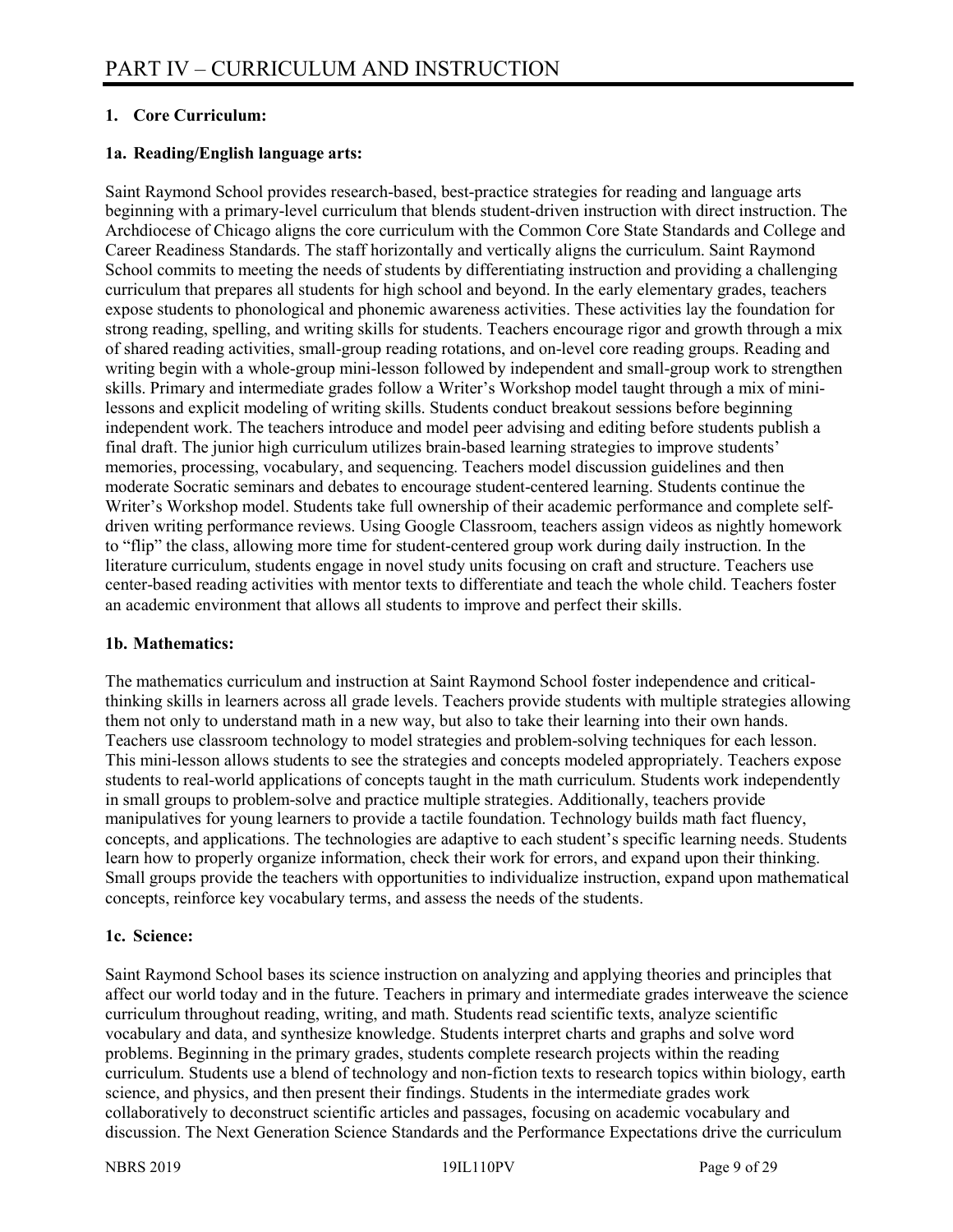in junior high. Teachers instruct students through lab-based learning. Students receive direct instruction and modeling of information necessary to complete the lab. Teachers strive to assist students to write scientifically through questioning, observing, drawing, labeling, and summarizing their findings. Students work together to conduct labs; collect, analyze and record data; and interpret results. Junior high students also complete data analysis using charts and graphs for pre-existing data. Students work within the Claim, Evidence, and Reason Framework to create detailed lab reports. After a lab has concluded, the teacher facilitates a discussion to clarify details, connect the lab to the lesson, and summarize the lab findings. Students throughout all grade levels complete STEM challenges with real-world applications.

#### **1d. Social studies/history/civic learning and engagement**

A strong curriculum set in civic learning and engagement that celebrates diversity and family heritage begins in the primary curriculum. Students focus on community and read, discuss, and complete center activities to help them identify their own communities and research their family heritage. Teachers use mentor texts to introduce age-appropriate topics on world events within the primary grades. With the help of technology, primary-grade students lead their own research-based activities to learn about diverse cultures and our United States foundational history. Using Venn diagrams, charts, and graphs, students make predictions, connections, and comparisons among communities. In the intermediate curriculum, students move to hands-on application of knowledge from social studies and civic learning seminars. One intermediate unit culminates with an I-kid-a-rod challenge (modeled after the Iditarod Trail Sled Dog Race) involving all students, creating an emotional connection to an academic purpose. In other intermediate units, students integrate technology using Skype to consult experts while studying and researching. Students become engaged citizens who develop a respect and appreciation for diversity in their communities and world. Later in the junior high unit, students analyze primary sources and begin student-facilitated discussions and seminars. Students learn how the subject material plays a vital role in their own civic and intellectual development through the completion of a research project. In all grade levels, field trips to the Illinois Holocaust Museum in Skokie, Illinois, and Museum of Science and Industry in Chicago, Illinois, help connect lessons in the classroom to their impact on the real world. The Junior Achievement program, held in the spring, fosters work-readiness and teaches the significance of entrepreneurship and financial literacy in a global economy.

#### **1e. For secondary schools:**

#### **1f. For schools that offer preschool for three- and four-year old students:**

Saint Raymond's preschool curriculum aligns with the Illinois Early Learning and Development Standards. The spiral curriculum develops the children's intellectual, social-emotional, physical, and spiritual wellbeing while providing readiness skills for kindergarten and beyond. Jolly Phonics, a multi-sensory synthetic phonics method, along with Heggerty's Phonemic Awareness activities teach early literacy skills. The use of these programs provides a strong foundation in kindergarten and 1st grade skills as seen in AIMSweb data as well as the Fountas & Pinnell Benchmark Assessment tool. The curriculum deepens math readiness skills through real-world daily experiences of counting, measuring, and exploring the environment. Literacy and math lessons include science and social studies topics.

#### **2. Other Curriculum Areas:**

Saint Raymond School supports students in many non-core subject areas to develop their creativity and confidence. Visual and performing arts, physical education, foreign language, and technology, as well as social-emotional learning, play an important role in the students' overall development.

Students in grades PS-8 attend one general music course each week designed to expose students to different music genres. Students explore the basics of music and composition as well as perform on classroom instruments. Students prepare and perform at a number of events including the Christmas program, operas, recorder concert, and liturgical choir.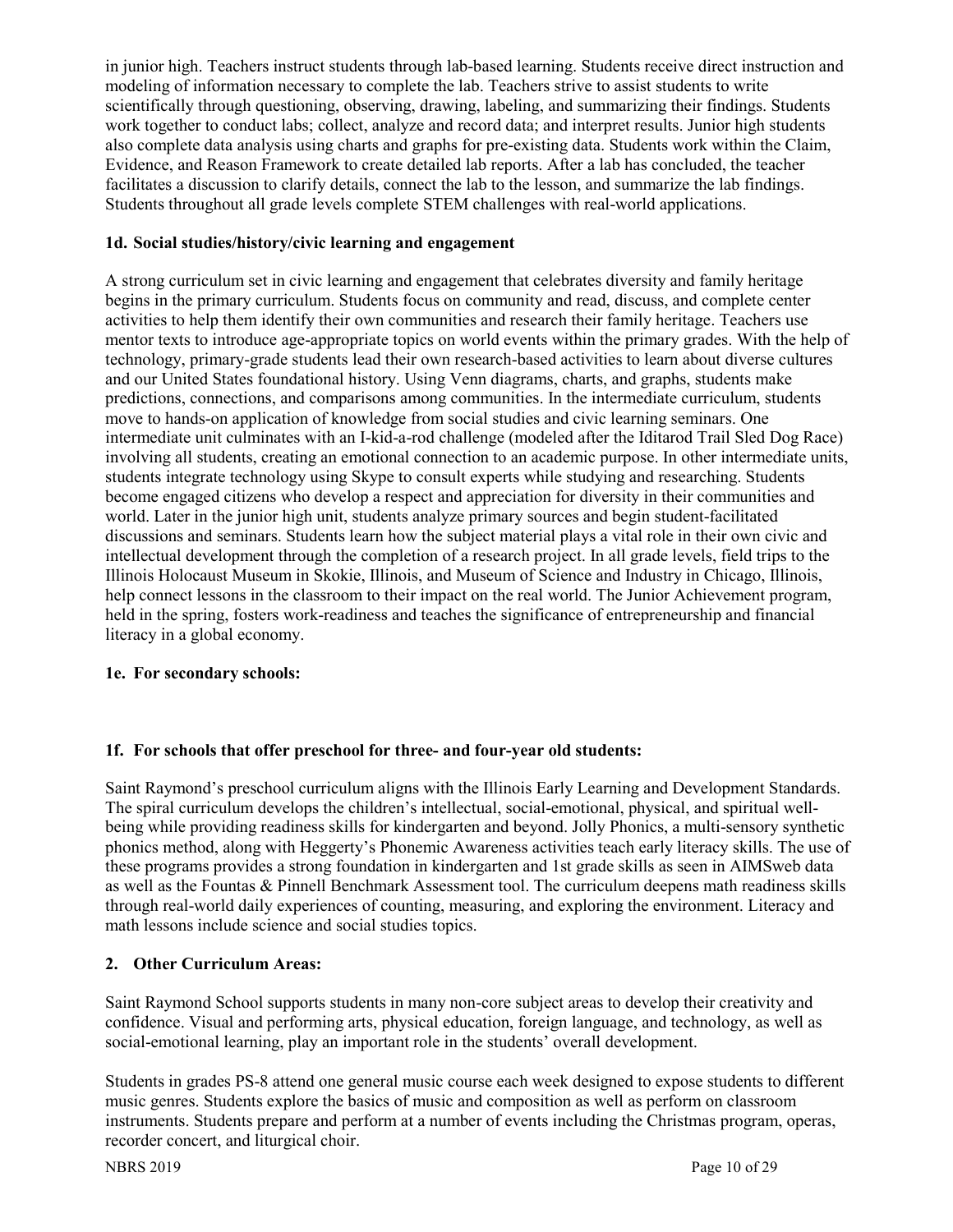Students in grades K-8 attend a weekly art class that emphasizes individual creativity and experience in various media. Teachers display artwork throughout the school, in the community, and on Artsonia, an online gallery. Students have the opportunity to participate in after-school clubs such as Art Club and Ceramics Club.

The physical education curriculum at Saint Raymond School comprises activities that teach small and large motor skills, physical exercise, team sports, health, and nutrition. The curriculum challenges students to develop the knowledge, skills, and positive self-esteem to live a healthy lifestyle. Students attend two 45 minute periods each week. Students participate in warm-up activities, receive direct instruction, and begin a group or team sport.

Spanish instruction includes all students in grades PS-8. Instruction focuses on basic vocabulary development, spelling, grammar, and conversational Spanish. Students learn the history and culture of Spanish-speaking countries. Students in grades PS-4 attend Spanish once a week. Students in grade 5 have Spanish once per week for a 45-minute period. Students in grade 6 attend Spanish three times a week. Students in grades 7 and 8 attend Spanish five times a week. The ambitious curriculum strives to make Spanish personal, culturally relevant, and academically rigorous. The teacher uses music, art, movement, and videos to demonstrate and practice vocabulary.

Saint Raymond School students in grades PS-8 receive technology education that prepares them for learning beyond the classroom setting. Beginning in preschool, our students learn how to use and care for iPads and/or computers and are exposed to basic technological vocabulary and symbols. The curriculum incorporates keyboarding skills beginning in kindergarten. In the intermediate to junior-high grades, students work on word processing, coding, databases, spreadsheets, drawing skills, and multimedia presentations, as well as proper care and use of hardware and software. Saint Raymond School, a certified Digital Citizenship school, teaches students how to be responsible and safe digital citizens. Through this program, students in junior high learn how to interact with others online in appropriate ways, to create safe web presences, to discern between private and public information, to navigate the Internet safely, and to recognize fair use of others' creative content. Students in grades 4-8 integrate technology in core subject areas. This provides opportunities for the technology teacher and content area teachers to engage in a team teaching approach and enables students to seamlessly use technology tools in all academic areas.

#### **3. Special Populations:**

The resource team at Saint Raymond School includes two learning behavior specialists and two interventionists. The learning behavior specialists act as case managers for students with Individual Catholic Education Programs (ICEPs) and 504 plans. Learning behavior specialists collaborate with classroom teachers to communicate the needs and accommodations of students with learning plans. The learning behavior specialists foster and maintain positive relationships with parents and communicate regularly to address concerns, provide positive feedback, and review learning plans. Students with learning plans have access to a variety of accommodations that include alternative environments for testing, assistive technology, and direct instruction from special education teachers. When appropriate, the learning behavior specialists co-teach classes where students require specific support.

NBRS 2019 Page 11 of 29 Having a fully staffed resource team allows teachers to feel supported as they meet the diverse needs of each learner in their classrooms. The resource team establishes a Response to Intervention (RTI) process in the fall, winter, and spring benchmarking periods through AIMSweb and Fountas & Pinnell assessments. AIMSweb, administered to grades K-8, assesses students in math concepts and applications, computation, reading fluency, and comprehension. The Fountas & Pinnell benchmarking system assesses students' reading fluency and comprehension, allowing for teachers to give each student an accurate reading level. Teachers administer Fountas & Pinnell to students in grades K-4. Learning behavior specialists analyze results of both benchmarking assessments and interpret the data into an RTI three-tiered model. Learning behavior specialists share results with classroom teachers to help inform instruction for students who fall within tiers 1 and 2. The learning behavior specialists and interventionists create intervention groups for tier 3 students to meet the more intensive needs of these students. Students who need additional support in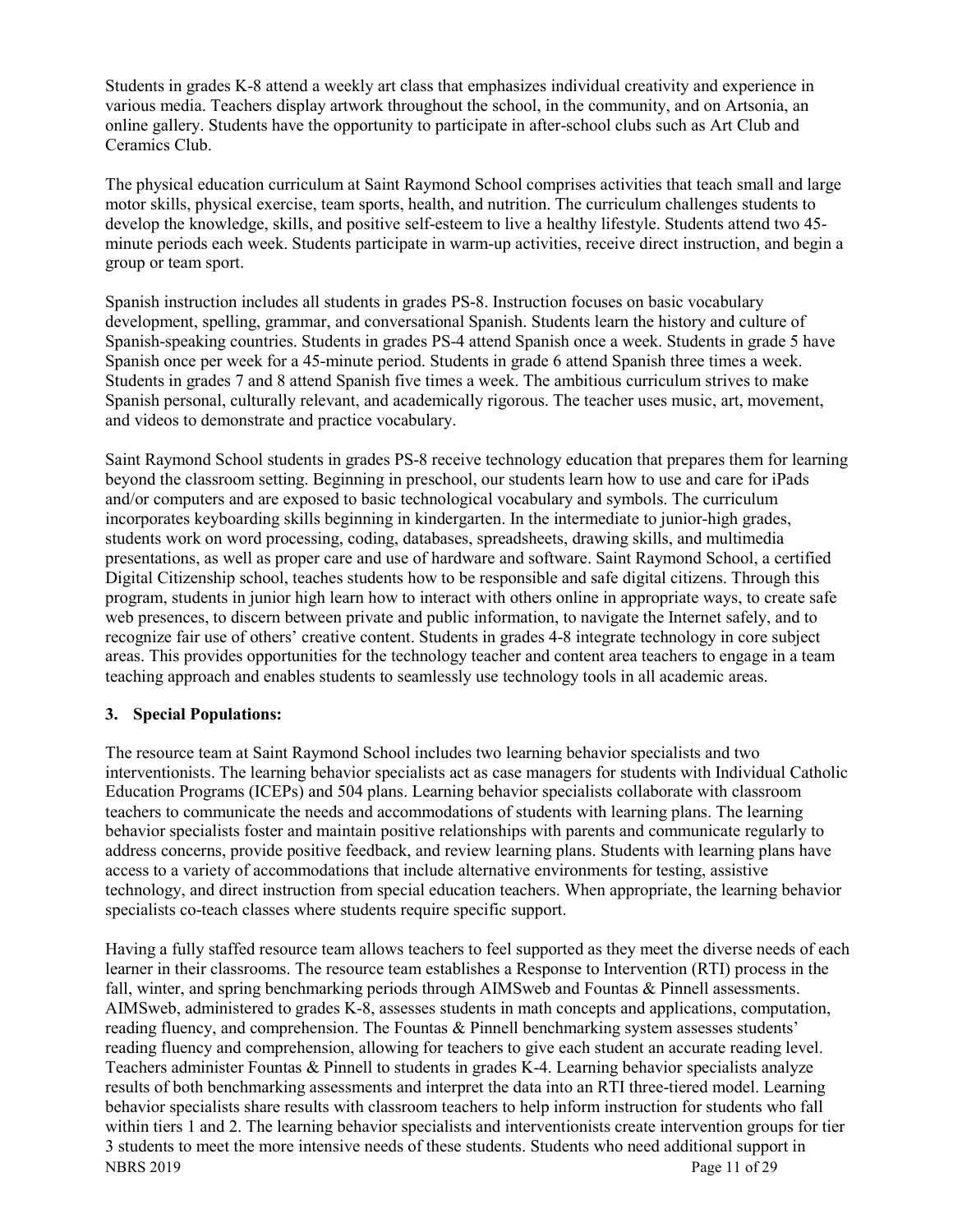reading have access to the Wilson Reading Program, Reading A-Z leveled readers and guided reading lesson plans, ReadWorks comprehension instruction, and Heggerty Phonemic Awareness curriculum.

Saint Raymond School students have access to the Mount Prospect School District 57 special education evaluation process, speech services, and consultation with the director of special education. When tier 3 interventions do not meet the needs of a student, the resource team meets with District 57 to determine if a case study and evaluation are necessary.

Saint Raymond School developed a problem-solving team to provide support for students who have not been formally identified through the RTI process but need support academically or behaviorally. This process ensures that teachers and students feel fully supported and that the school meets the needs of all learners.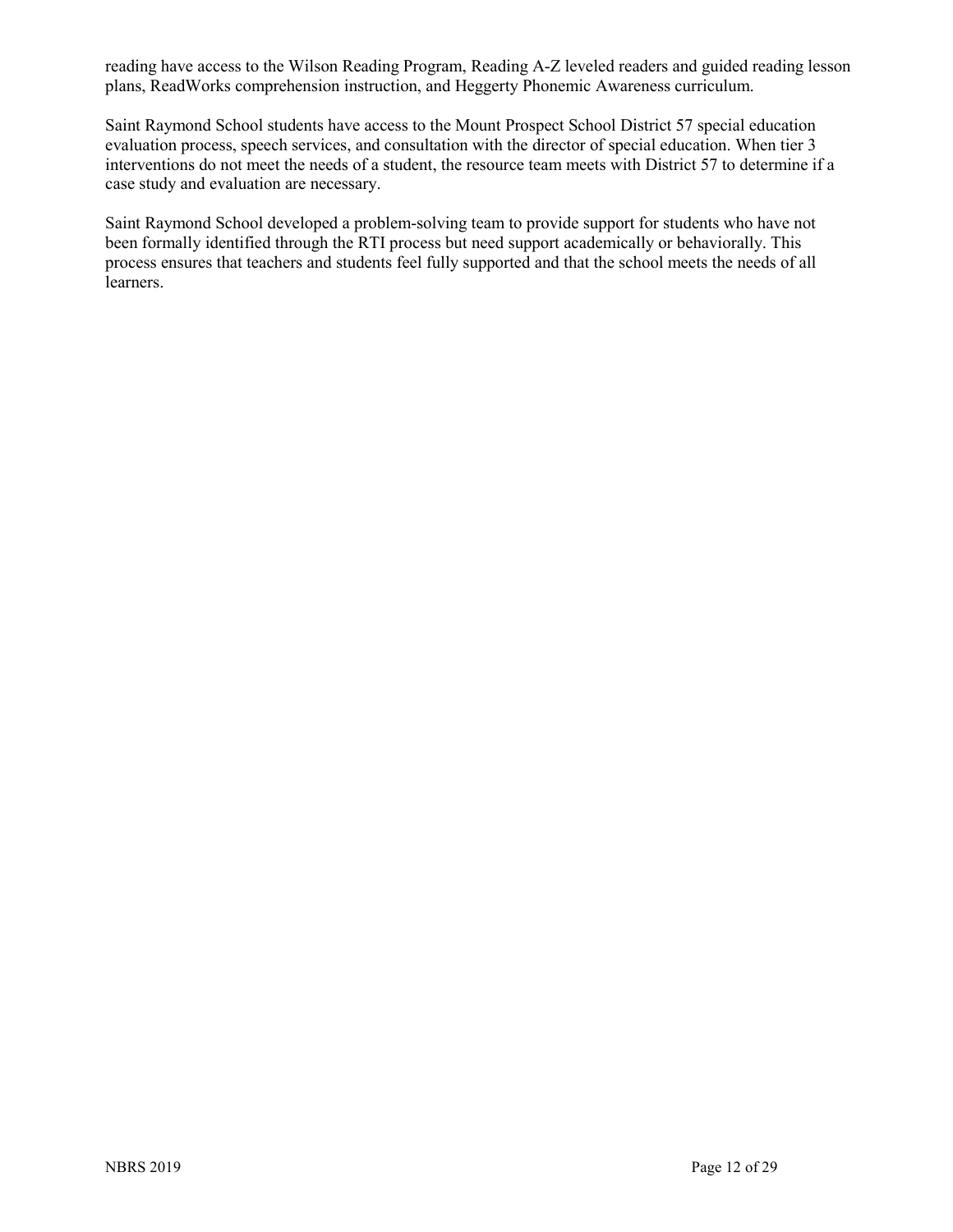#### **1. School Climate/Culture:**

Saint Raymond School, a community and home to its students, families, and staff, teaches 21st Century skills and fosters students' social-emotional development. The school establishes a trusting relationship among its faculty, students, and parents to send the message that "All are welcome here."

Saint Raymond School ignites students' passion and creativity for learning while providing a foundation and example of being active images of Christ. Students attend mass twice per month, learn about faith, and participate in grade-level prayer services twice per month. Students frequently extend those values outside of the school community in service. Saint Raymond School partners with a number of organizations to provide support and opportunities for students to share their time and talent.

All students learn from loving teachers who praise God and prepare them for the academically competitive road ahead. Teachers incorporate up-to-date technology to support a rigorous curriculum. Students learn to apply their creativity and imagination in multiple academic and extracurricular areas. Grade levels come together to teach students the value in collaboration and being part of a larger community. At least once a trimester the student body gathers for all-school pep assemblies, celebrating student accomplishments and successes.

The licensed clinical social worker provides social-emotional learning to students at all levels. In addition to providing whole classroom instruction, students attend small-group sessions and individual intervention as necessary. Students have the opportunity to practice skills such as appropriate communication and conflict resolution in a safe environment. Teachers, parents, and the resource team collaborate to create an environment that meets the needs of each student.

Administration works with teachers to help them grow and flourish. Teachers participate in professional development to strengthen and nurture their teaching practices. New ideas and teaching strategies are shared to provide assistance when needed. For example, all teachers are trained in Responsive Classroom, an evidence-based approach focusing on the connection between academic and social-emotional development. Saint Raymond School commits itself to building a positive community where teachers and students develop confidence and feel supported.

Every day, students enter a safe environment with teachers who help them value prayer and generosity in daily life, encourage critical thinking, explore opportunities for learning, and build confidence. The school continues to adapt to the ever-changing needs of a 21st Century student. Parents, teachers, and students take an active role in all parts of the educational process. The school continues to be academically challenging while remaining strongly rooted in Catholic faith traditions.

#### **2. Engaging Families and Community:**

The Family and School Association (FSA), Administration, and Athletic Association provide opportunities to support the physical, mental, emotional, and spiritual well-being of all members of the school, parish, and community.

The FSA, which includes a large and dedicated base of volunteers, hosts a broad array of events and activities over the course of the year. Saint Raymond School opens its doors to the community-at-large for gatherings that sustain its members at many levels while encouraging dialogue, interaction, and understanding. For example, the annual Pasta Dinner, Walk-a-thon, Agape Dinner, Santa's Breakfast, Trivia Night, and Book Fair, to name just a few, provide volunteer and service opportunities for students, staff, and families as well as essential fundraising to support the school and our students. Funds from these events have been used to upgrade technology and curriculum materials for math, science, Spanish, and social studies, while also providing staff with professional development support.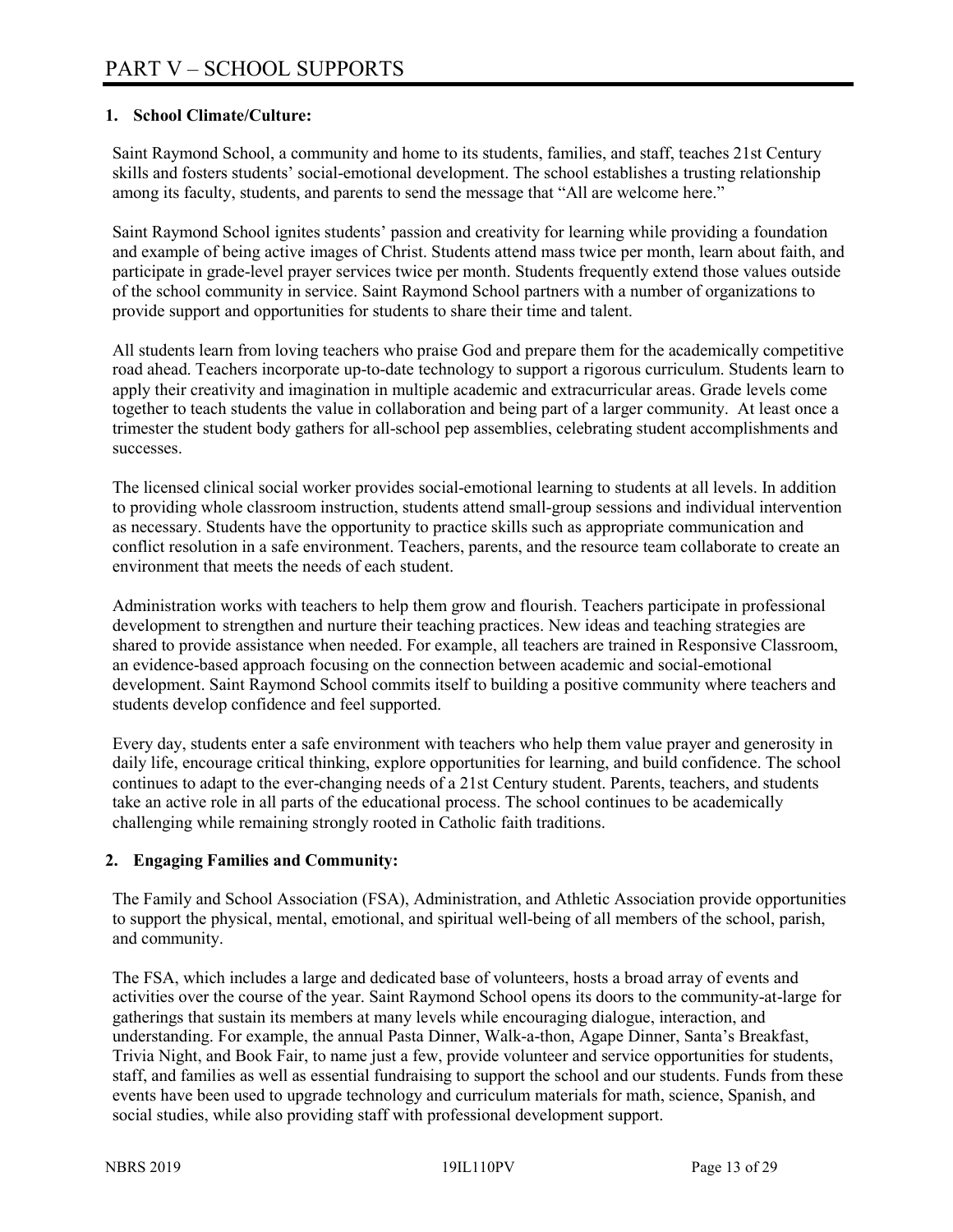Saint Raymond School works with community organizations to expand options for student enrichment. In addition to taking students into the community for cultural experiences, FSA brings community resources into the school for Cultural Arts Assemblies throughout the year, ranging from musicals to local performers to science presentations and more. All of these experiences help students understand the unique connection between the school, community, and the world.

Saint Raymond School works with the local police and fire departments to institute programs in which a police officer and firefighter visit every classroom over the course of the academic year. The police officer addresses topics including Internet safety, stranger safety, railroad and traffic safety, as well as prevention topics like bullying and drug/alcohol abuse. This program reinforces the importance of students making good choices. The firefighter stresses the importance of fire safety and discusses household poisons, fire prevention, natural disasters, as well as CPR for our junior high students. At the conclusion of the school year, students in grades PS-2 engage in a "Children's Fire Safety Festival."

Activities to nurture faith and service are an integral part of the athletic and school programs at Saint Raymond School. Several times throughout the school year, the student body raises funds to support breast cancer research, pediatric cancer research, and Lurie Children's Hospital in Chicago, Illinois. Students and parents volunteer in different roles to help plan and host the events.

#### **3. Professional Development:**

Saint Raymond School offers professional development days throughout the academic year to provide teachers the opportunity to deepen their understanding of best practices in education and expand their knowledge of up-to-date research. At the beginning of the school year each staff member chooses two professional developmental goals as a part of their evaluation criteria within the Framework of Teaching by Charlotte Danielson.

Saint Raymond School analyzes the social-emotional and academic needs of the students to determine which professional development opportunities to offer to the faculty. Throughout the year the social worker and special education teachers present various intervention methods to the staff at faculty meetings and model techniques teachers can implement with their students. Saint Raymond School believes in educating the whole child: emotionally, academically, and spiritually. In order to successfully reach students in these areas, the staff follows a Responsive Classroom (RC) model in PS-8 grades.

In following the RC model, Saint Raymond School staff weaves the elements of positive language and a supportive community throughout the instructional day. Teachers incorporate the RC elements in daily morning meetings, and the entire staff uses the familiar, consistent language. The impact of the RC model is evident and improved student behavior positively changes the school climate and culture.

Additionally, professional development integrates technology seamlessly into the classroom. At Saint Raymond School, technology tools such as interactive white boards, iPads, and computers support curricular goals. To successfully integrate technology, Saint Raymond School employs two technology teachers to support the professional development and the technology goals of the school. Teachers have the opportunity to attend the Illinois Computing Educators annual conferences as well as technology workshops. Further, teachers belong to professional learning networks (PLNs). Saint Raymond early childhood staff regularly takes advantage of programs through The Erikson Institute of Chicago. Myriad professional development opportunities available to the faculty enable technology to be second nature for teachers and, in turn, for students.

Lastly, the staff studies and discusses the book Mindset by Carol S. Dweck, Ph.D. During the book discussions, the staff reflects on their own mindsets. The staff meets in grade-level teams to align the curriculum horizontally and vertically. Staff-wide discussions facilitate dialogue among grade levels. Overall, Saint Raymond School staff members receive opportunities to model for students the effects of "grit" and a "growth mindset." Thus, the administration fosters and empowers the whole educator at Saint Raymond School.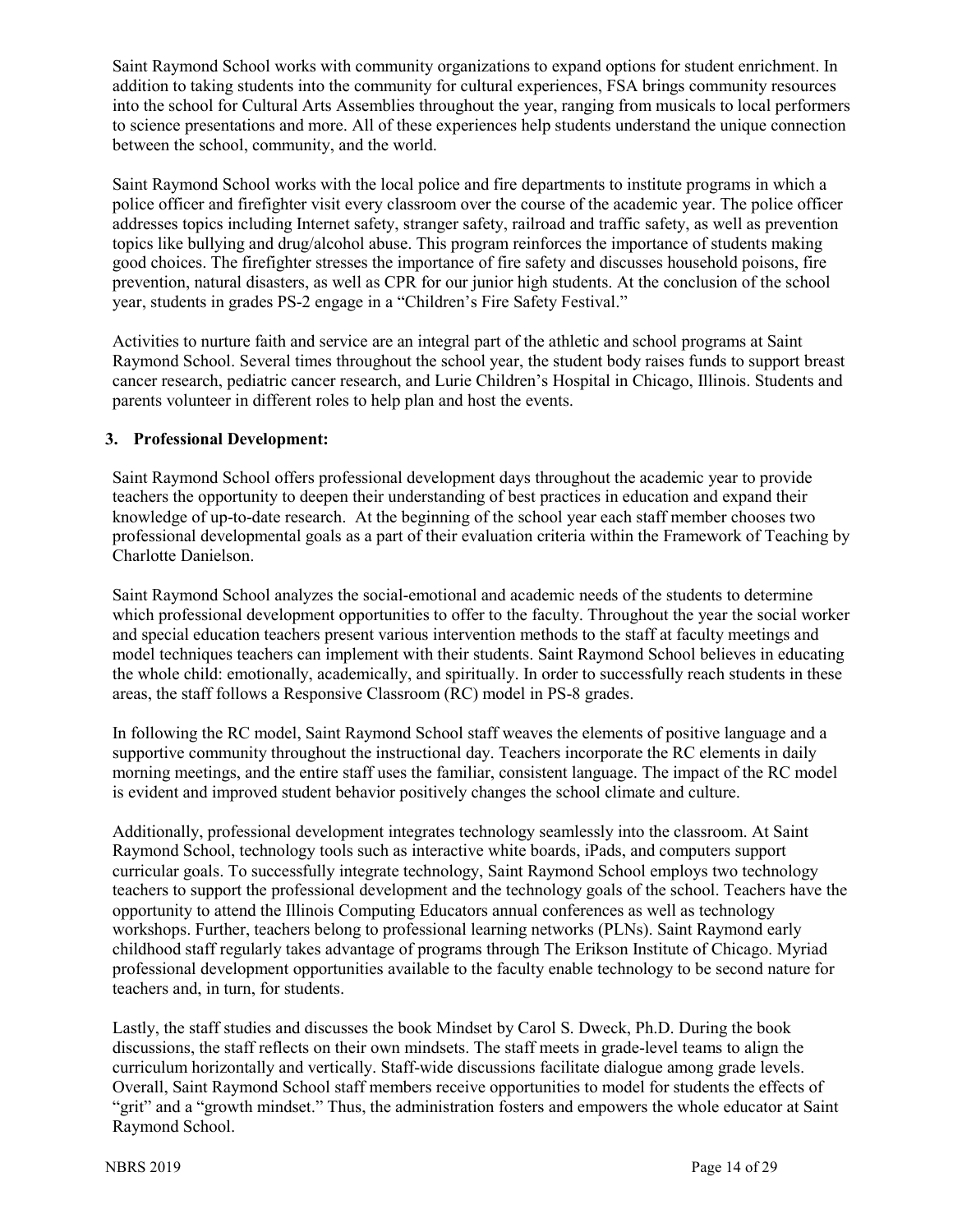#### **4. School Leadership:**

Saint Raymond School has a well-rounded and well-supported leadership team. The team, led by the principal, works collaboratively with the assistant principal, dean of students, and a dynamic administrative assistant staff. The principal seeks the guidance of the pastor and the school advisory committee (SAC). The aforementioned stakeholders collaboratively provide a variety of insights into the elements that influence the school's climate, culture, and areas of improvement.

The principal and the assistant principal share in the responsibility of evaluating staff using the Framework for Teaching by Charlotte Danielson. The administrative team makes a conscious effort to be present daily in classrooms to support the teachers and students. The team's frequent presence throughout the school allows for students and teachers to feel comfortable and supported in the classroom. The culture of present, supportive administrators puts the focus on the progress of students and teachers toward the school's collective goals. High expectations, clear professional conversations about progress toward goals, and focus on staff members' strengths provide opportunities for growth.

Leadership begins with the core administration team. The principal and assistant principal strive to establish communication, collaboration and transparency with the Saint Raymond School community and staff. This has been crucial in creating a climate and culture firmly founded on trust and empowerment. The goal of the administrators is to transform teachers into leaders not only within the school building, but also, within the field of education. Teachers at Saint Raymond School take the initiative to expand their knowledge within their field of expertise, gather resources for the school, and form relationships within the Mount Prospect community and surrounding areas.

Building a school vision and establishing goals are the guiding principles of Saint Raymond School's plan to meet and exceed expectations each year. We encourage a productive school culture. The leadership of the school has high expectations and helps teachers meet and exceed those expectations through professional development and individualized support.

While the leadership anchors the school and provides direction for the staff, teacher-leaders are the foundation of Saint Raymond School, working cooperatively with their colleagues to enhance and develop a team approach to a well-rounded curriculum.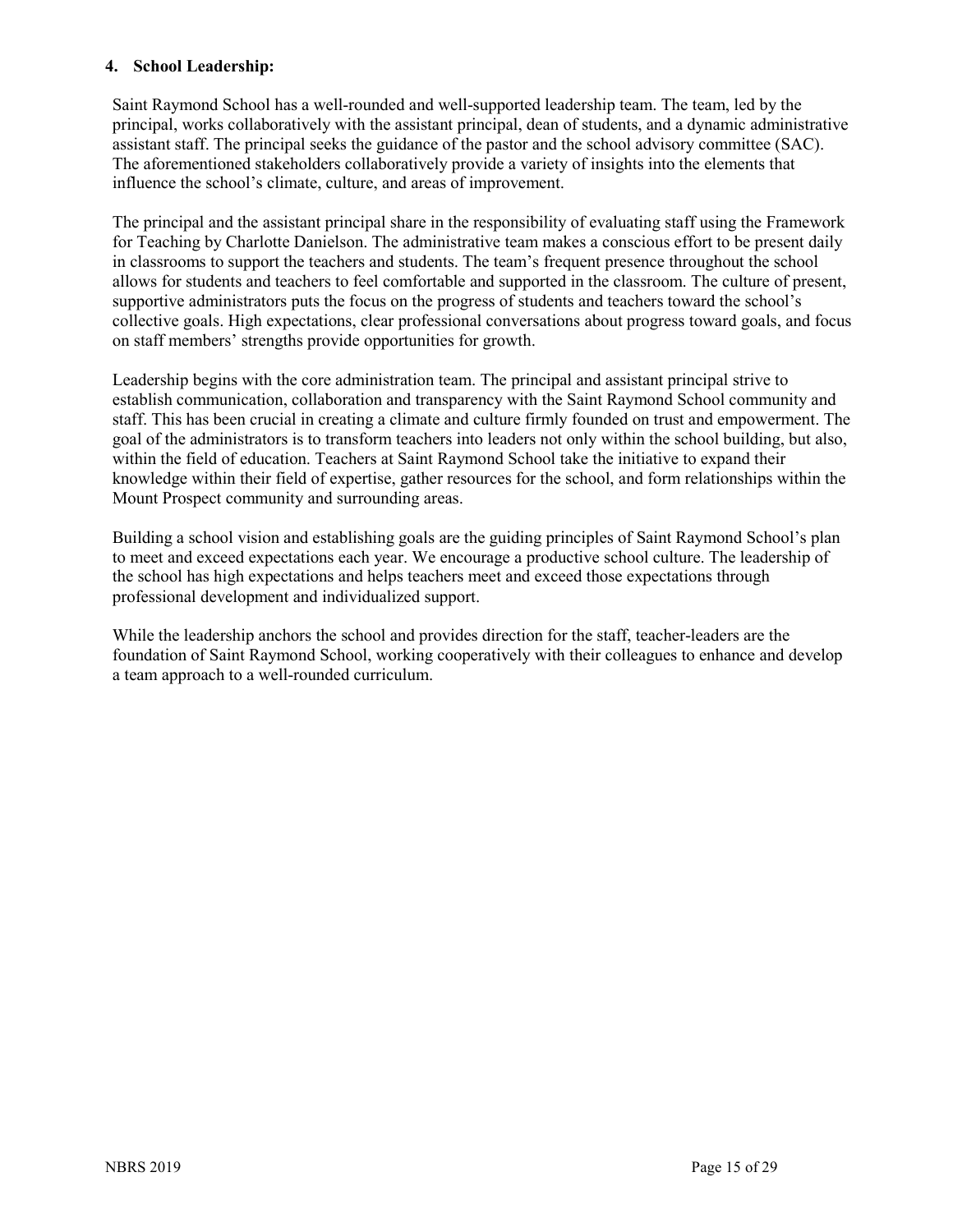At Saint Raymond School, the Social Emotional Learning (SEL) program brings together parents, teachers, and administrators to empower students to navigate the changes and challenges in their lives, especially those that may interfere with their learning. The SEL program teaches life skills that encourage students to be successful in the classroom and to develop positive coping methods. This program builds students' ability to have positive interactions with their peers, teachers, and family members as they achieve confidence in their emotional and social behaviors. In the 21st Century, social-emotional awareness is vital and the SEL program at Saint Raymond School has been instrumental to Saint Raymond School's academic success. The school social worker teaches SEL lessons to grades 1-5 one time each month and meets with junior high students one time per week for a trimester. Outside of these formal class lessons, the social worker provides short-term counseling for students experiencing a major life crisis, provides small-group counseling to all levels of students, and supports teachers as they guide students within their academic courses.

The SEL program strives to meet many of the Common Core goals, including developing self-awareness and self-management skills to achieve school and life success, using social-awareness and interpersonal skills to establish and maintain positive relationships, and utilizing decision-making skills and responsible behaviors in personal, school, and community contexts. Additionally, the SEL program provides structured workshops for parents to attend each trimester that focus on helping anxious children, social responsibility, and parental involvement in the adolescent years. These workshops help bridge the teachings within the classroom to the parental guidance at home. Additionally, for parents who cannot attend the workshops on site, the social worker sends home a monthly newsletter providing suggestions and advice for parents seeking SEL support. Topics include how to address violence, media use, and drug or alcohol abuse. The SEL program, providing a safe and structured environment free of judgment to help all families, has been the most instrumental model of success at Saint Raymond School.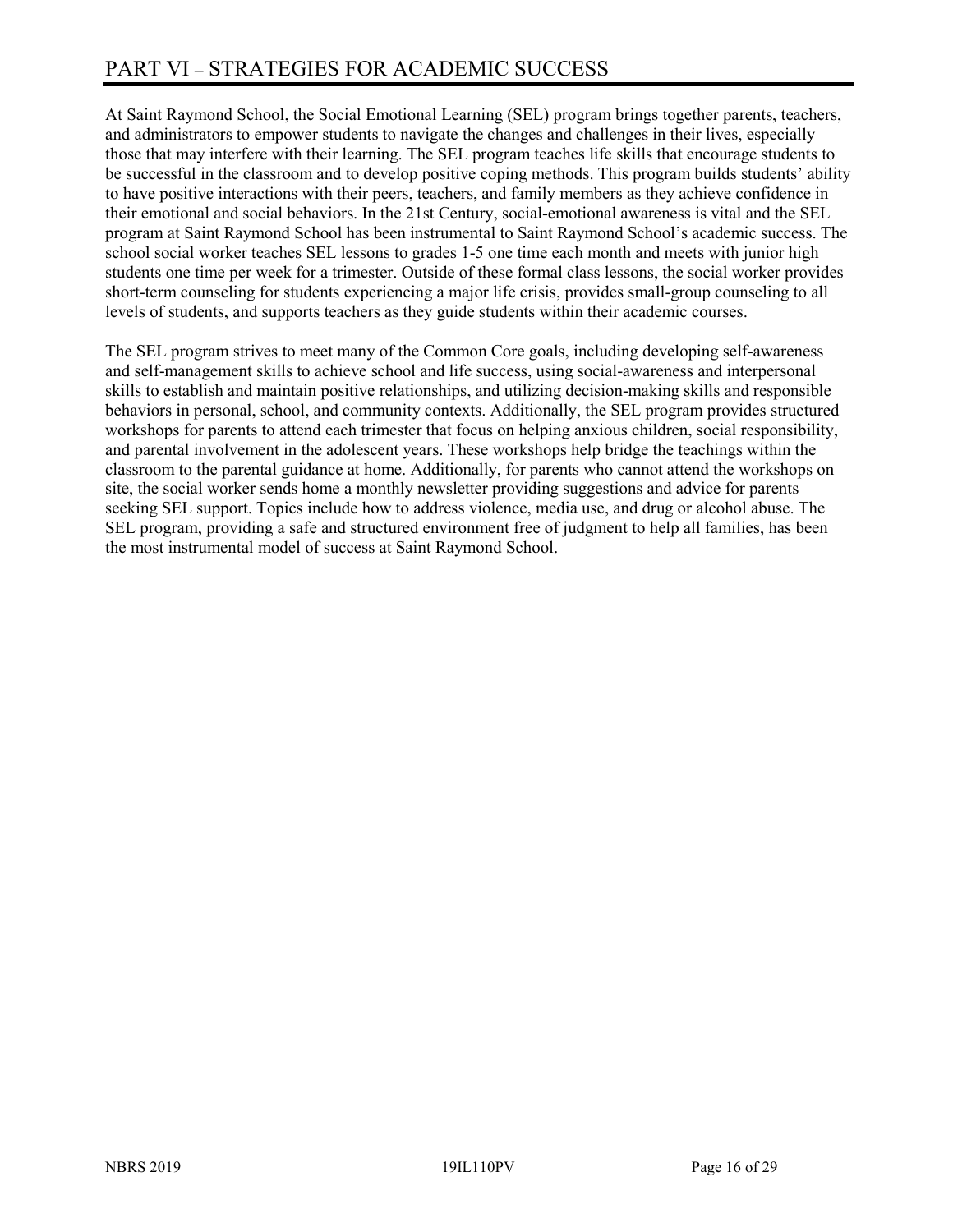# PART VII – NON-PUBLIC SCHOOL INFORMATION

1. Non-public school association(s): Catholic

Identify the religious or independent associations, if any, to which the school belongs. Select the primary association first.

|    | 2. Does the school have nonprofit, tax-exempt $(501(c)(3))$ status?                                    | Yes X  | No. |
|----|--------------------------------------------------------------------------------------------------------|--------|-----|
| 3. | What is the educational cost per student?<br>(School budget divided by enrollment)                     | \$5930 |     |
|    | 4. What is the average financial aid per student?                                                      | \$2201 |     |
|    | What percentage of the annual budget is devoted to<br>scholarship assistance and/or tuition reduction? | $4\%$  |     |
| 6. | What percentage of the student body receives<br>scholarship assistance, including tuition reduction?   | $6\%$  |     |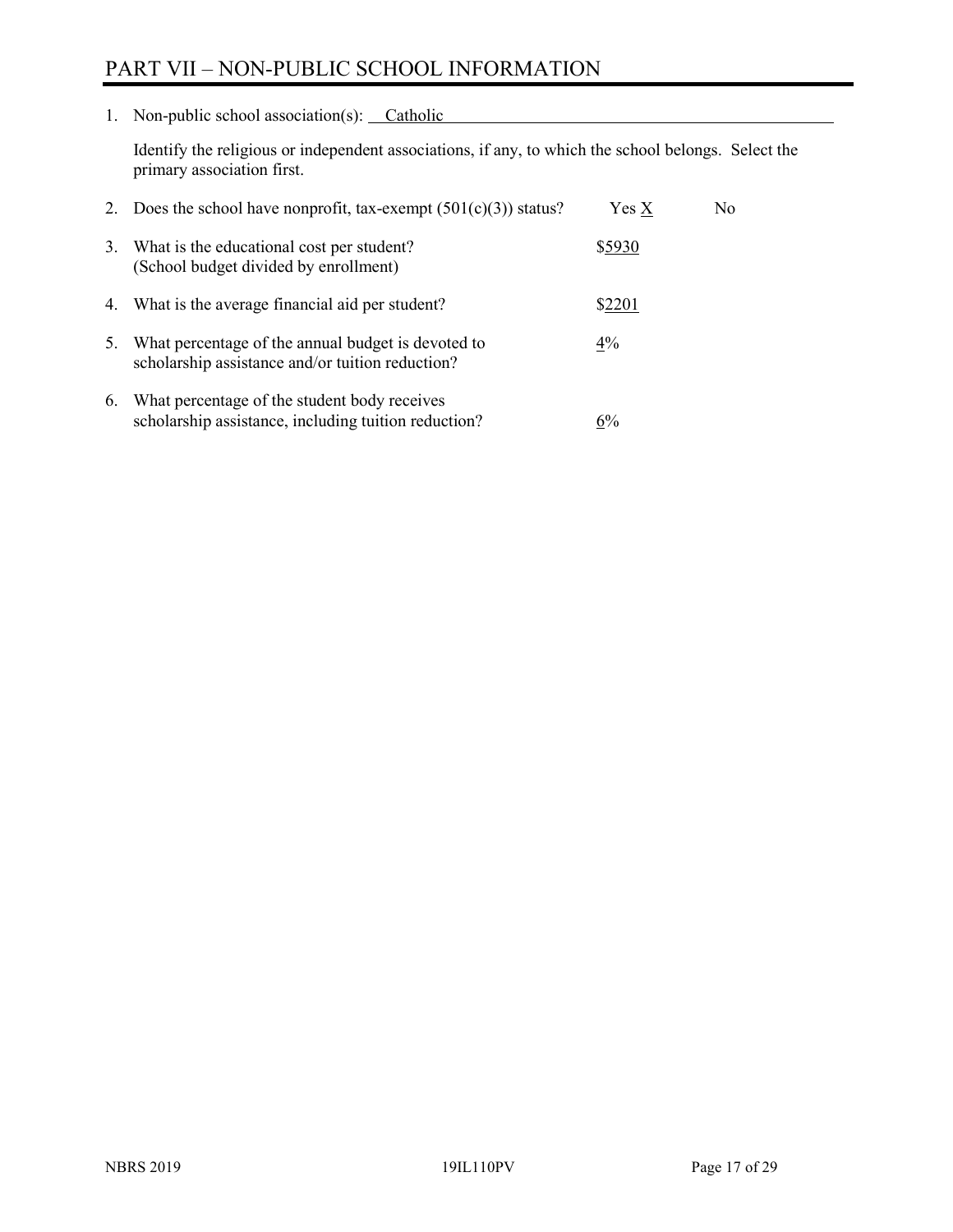# PART VIII – ASSESSMENT RESULTS FOR NORM-REFERENCED TESTS

#### **REFERENCED BY NATIONAL NORMS**

| Subject: Math                         | Test: Aspire          | Grade: 3       |
|---------------------------------------|-----------------------|----------------|
| <b>Edition/Publication Year: 2018</b> | <b>Publisher: ACT</b> | Scores are rea |
|                                       |                       |                |

**Exported here as:** Scaled scores

| School Year                                | 2017-2018 |
|--------------------------------------------|-----------|
| Testing month                              | Apr       |
| <b>SCHOOL SCORES</b>                       |           |
| Average Score                              | 416       |
| Number of students tested                  | 32        |
| Percent of total students tested           | 97        |
| Number of students alternatively assessed  | $\theta$  |
| Percent of students alternatively assessed | 0         |
| <b>SUBGROUP SCORES</b>                     |           |
| 1. Other 1                                 |           |
| Average Score                              |           |
| Number of students tested                  |           |
| 2. Other 2                                 |           |
| Average Score                              |           |
| Number of students tested                  |           |
| 3. Other 3                                 |           |
| Average Score                              |           |
| Number of students tested                  |           |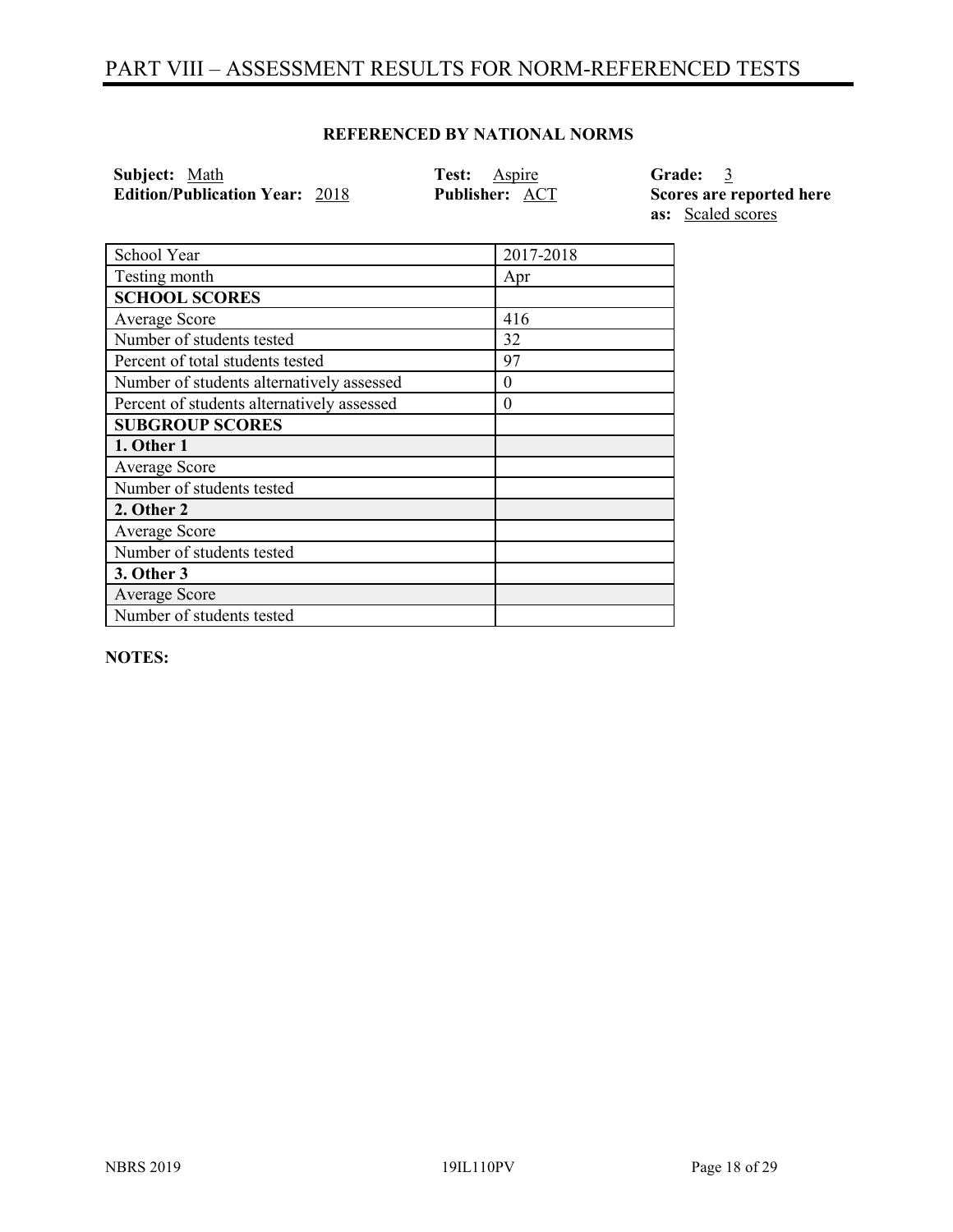| Subject: Math                         | Test: Aspire          | Grade: 4                 |
|---------------------------------------|-----------------------|--------------------------|
| <b>Edition/Publication Year: 2018</b> | <b>Publisher: ACT</b> | Scores are reported here |
|                                       |                       | <b>as:</b> Scaled scores |

| School Year                                | 2017-2018 |
|--------------------------------------------|-----------|
| Testing month                              | Apr       |
| <b>SCHOOL SCORES</b>                       |           |
| Average Score                              | 418       |
| Number of students tested                  | 33        |
| Percent of total students tested           | 100       |
| Number of students alternatively assessed  | $\Omega$  |
| Percent of students alternatively assessed | $\Omega$  |
| <b>SUBGROUP SCORES</b>                     |           |
| 1. Other 1                                 |           |
| Average Score                              |           |
| Number of students tested                  |           |
| 2. Other 2                                 |           |
| <b>Average Score</b>                       |           |
| Number of students tested                  |           |
| 3. Other 3                                 |           |
| Average Score                              |           |
| Number of students tested                  |           |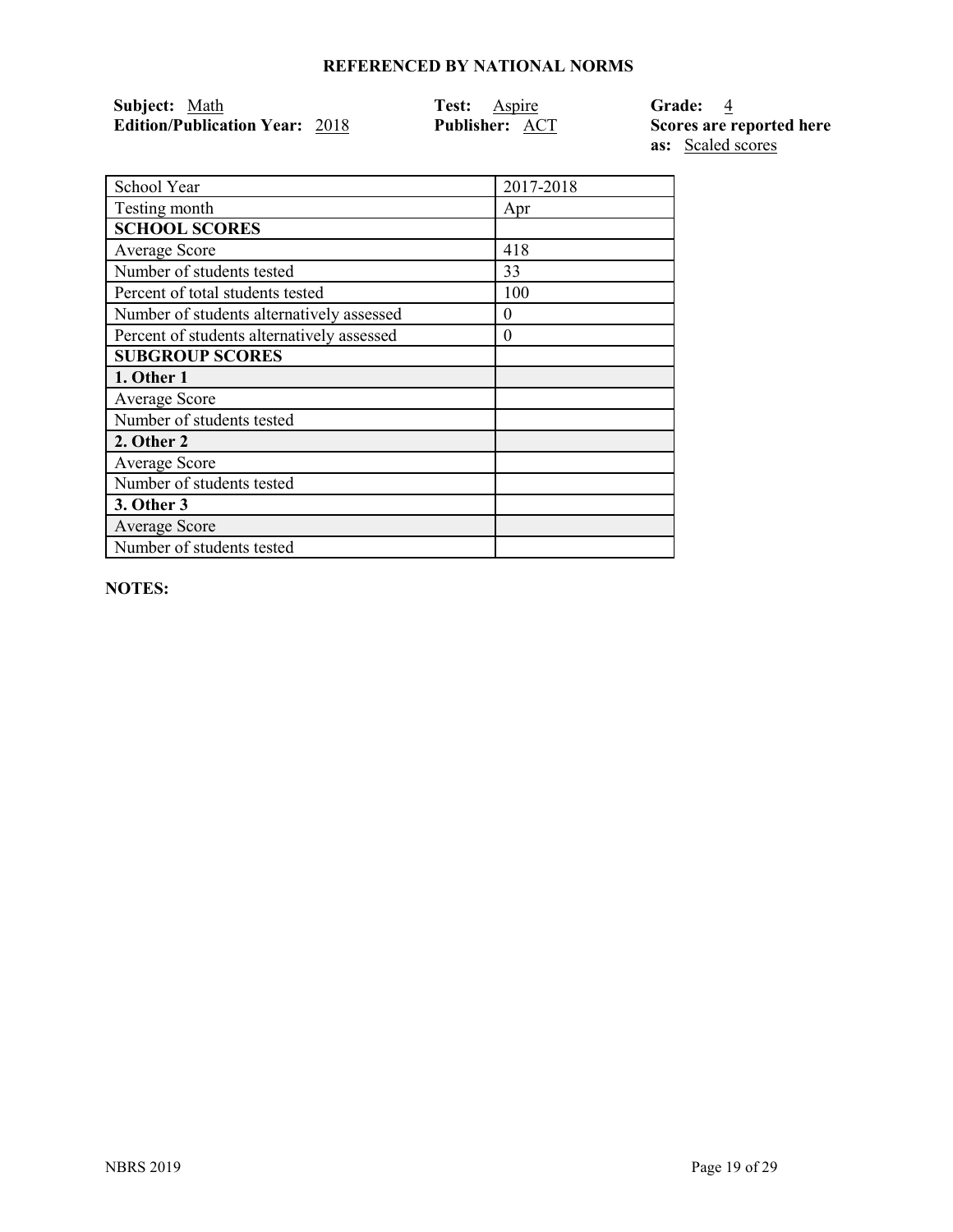| Subject: Math                         | Test: Aspire          | Grade: 5                 |
|---------------------------------------|-----------------------|--------------------------|
| <b>Edition/Publication Year: 2018</b> | <b>Publisher: ACT</b> | Scores are reported here |
|                                       |                       | <b>as:</b> Scaled scores |

School Year 2017-2018 Testing month Apr **SCHOOL SCORES** Average Score 421 Number of students tested 55 Percent of total students tested 100 Number of students alternatively assessed  $\vert$  0 Percent of students alternatively assessed 0 **SUBGROUP SCORES 1. Other 1** Average Score Number of students tested **2. Other 2** Average Score Number of students tested **3. Other 3** Average Score Number of students tested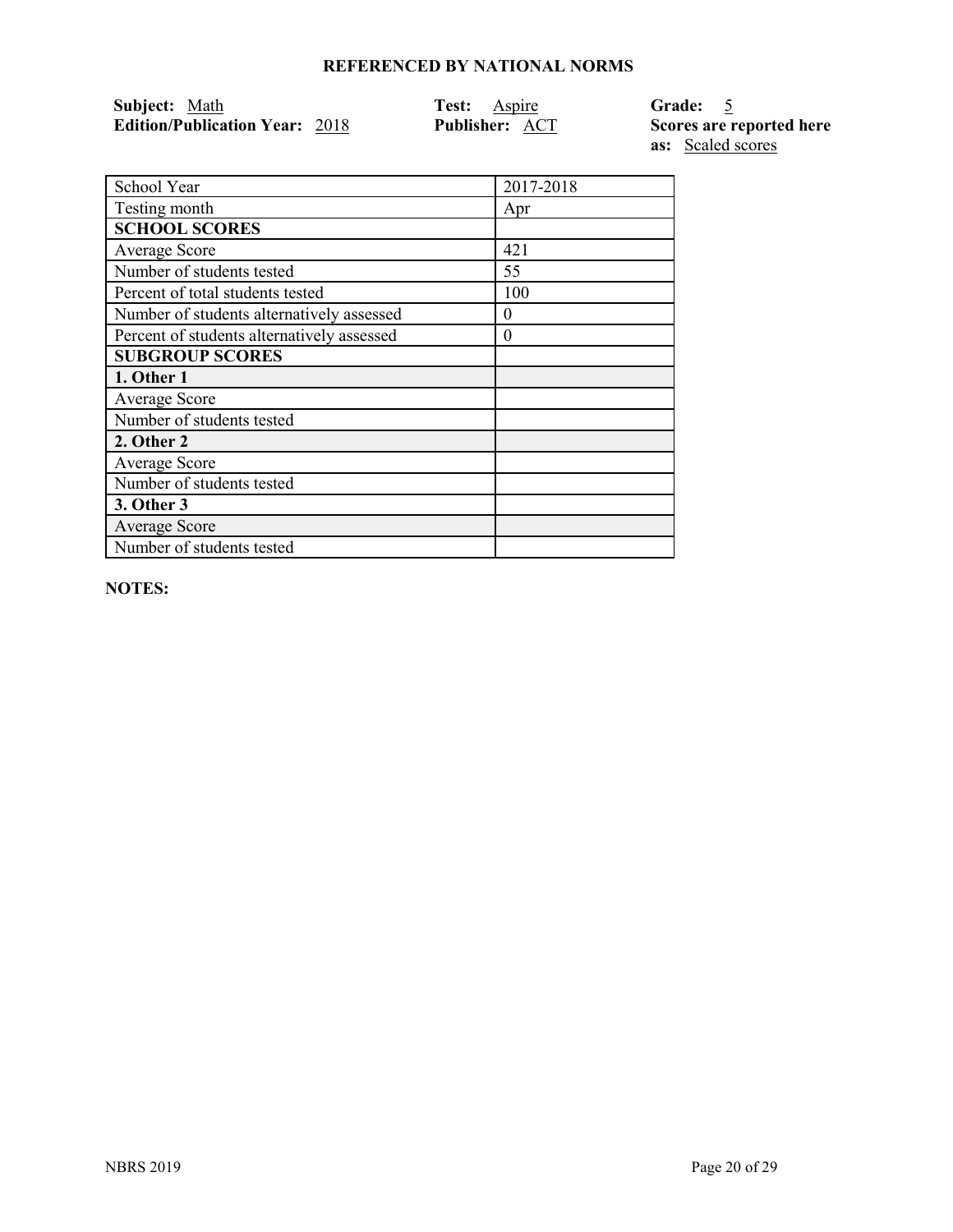| Subject: Math                         | Test: Aspire          | Grade: 6       |
|---------------------------------------|-----------------------|----------------|
| <b>Edition/Publication Year: 2018</b> | <b>Publisher: ACT</b> | Scores are rep |

**Ported here as:** Scaled scores

| School Year                                | 2017-2018 |
|--------------------------------------------|-----------|
| Testing month                              | Apr       |
| <b>SCHOOL SCORES</b>                       |           |
| Average Score                              | 427       |
| Number of students tested                  | 40        |
| Percent of total students tested           | 100       |
| Number of students alternatively assessed  | $\theta$  |
| Percent of students alternatively assessed | $\Omega$  |
| <b>SUBGROUP SCORES</b>                     |           |
| 1. Other 1                                 |           |
| <b>Average Score</b>                       |           |
| Number of students tested                  |           |
| 2. Other 2                                 |           |
| <b>Average Score</b>                       |           |
| Number of students tested                  |           |
| 3. Other 3                                 |           |
| <b>Average Score</b>                       |           |
| Number of students tested                  |           |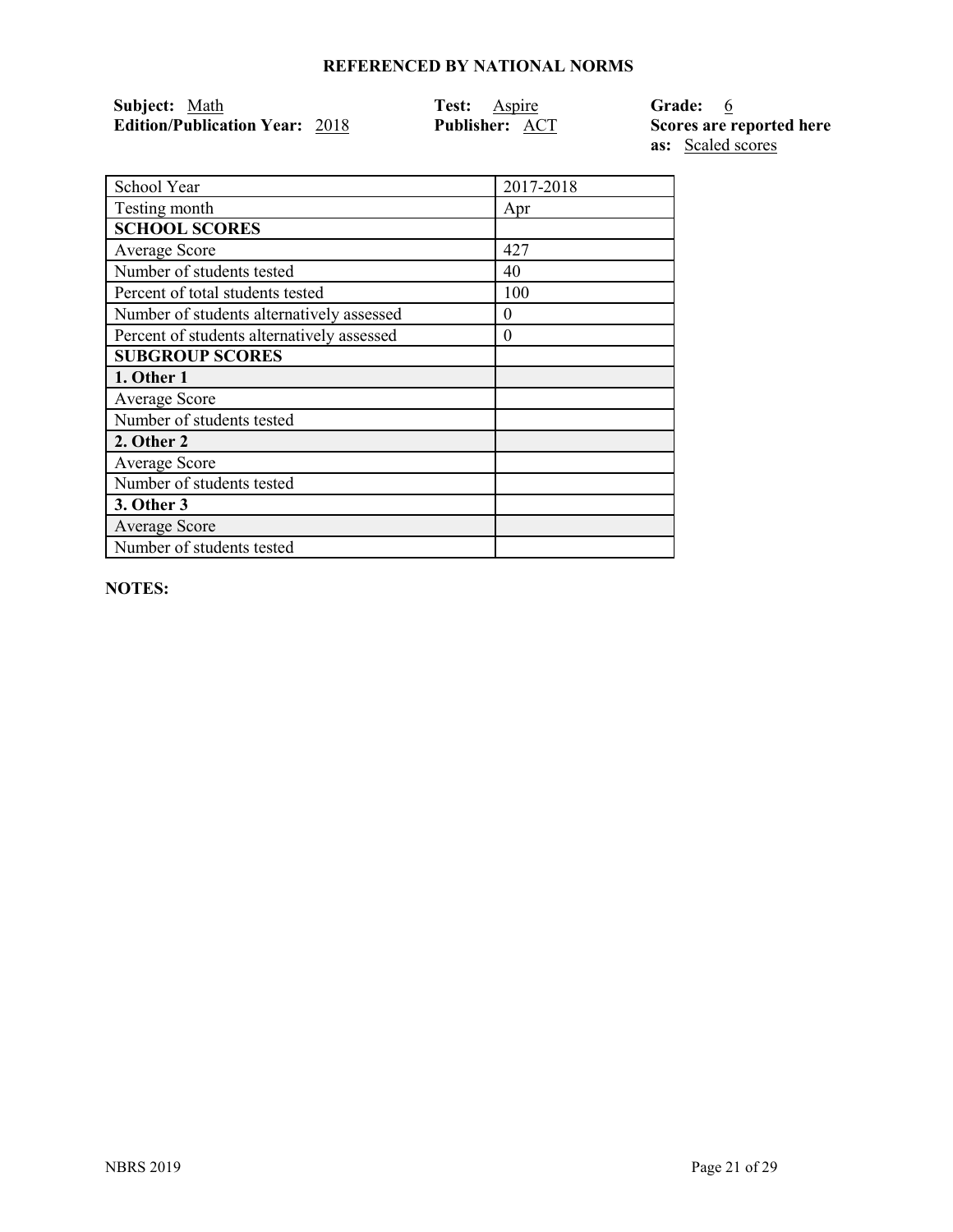| Subject: Math                         | Test: Aspire          | <b>Grade:</b>  |
|---------------------------------------|-----------------------|----------------|
| <b>Edition/Publication Year: 2018</b> | <b>Publisher: ACT</b> | Scores are rep |

**Ported here as:** Scaled scores

| School Year                                | 2017-2018 |
|--------------------------------------------|-----------|
| Testing month                              | Apr       |
| <b>SCHOOL SCORES</b>                       |           |
| Average Score                              | 429       |
| Number of students tested                  | 48        |
| Percent of total students tested           | 100       |
| Number of students alternatively assessed  | 0         |
| Percent of students alternatively assessed | 0         |
| <b>SUBGROUP SCORES</b>                     |           |
| 1. Other 1                                 |           |
| Average Score                              |           |
| Number of students tested                  |           |
| 2. Other 2                                 |           |
| Average Score                              |           |
| Number of students tested                  |           |
| 3. Other 3                                 |           |
| <b>Average Score</b>                       |           |
| Number of students tested                  |           |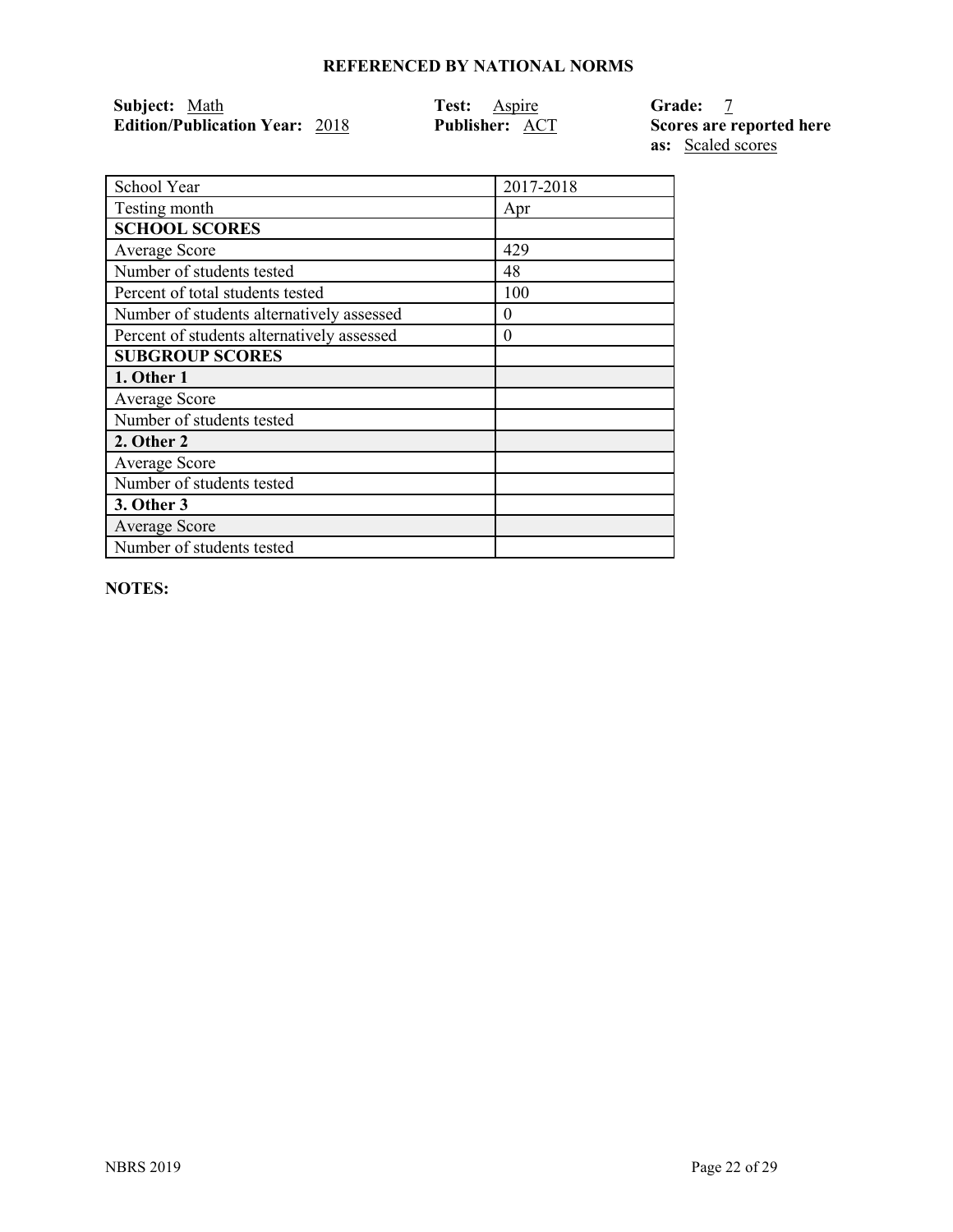| Subject: Math                         | Test: Aspire          | Grade: 8                 |
|---------------------------------------|-----------------------|--------------------------|
| <b>Edition/Publication Year: 2018</b> | <b>Publisher: ACT</b> | Scores are reported here |
|                                       |                       | <b>as:</b> Scaled scores |

| School Year                                | 2017-2018 |
|--------------------------------------------|-----------|
| Testing month                              | Apr       |
| <b>SCHOOL SCORES</b>                       |           |
| Average Score                              | 431       |
| Number of students tested                  | 46        |
| Percent of total students tested           | 100       |
| Number of students alternatively assessed  | $\Omega$  |
| Percent of students alternatively assessed | $\Omega$  |
| <b>SUBGROUP SCORES</b>                     |           |
| 1. Other 1                                 |           |
| <b>Average Score</b>                       |           |
| Number of students tested                  |           |
| 2. Other 2                                 |           |
| <b>Average Score</b>                       |           |
| Number of students tested                  |           |
| 3. Other 3                                 |           |
| <b>Average Score</b>                       |           |
| Number of students tested                  |           |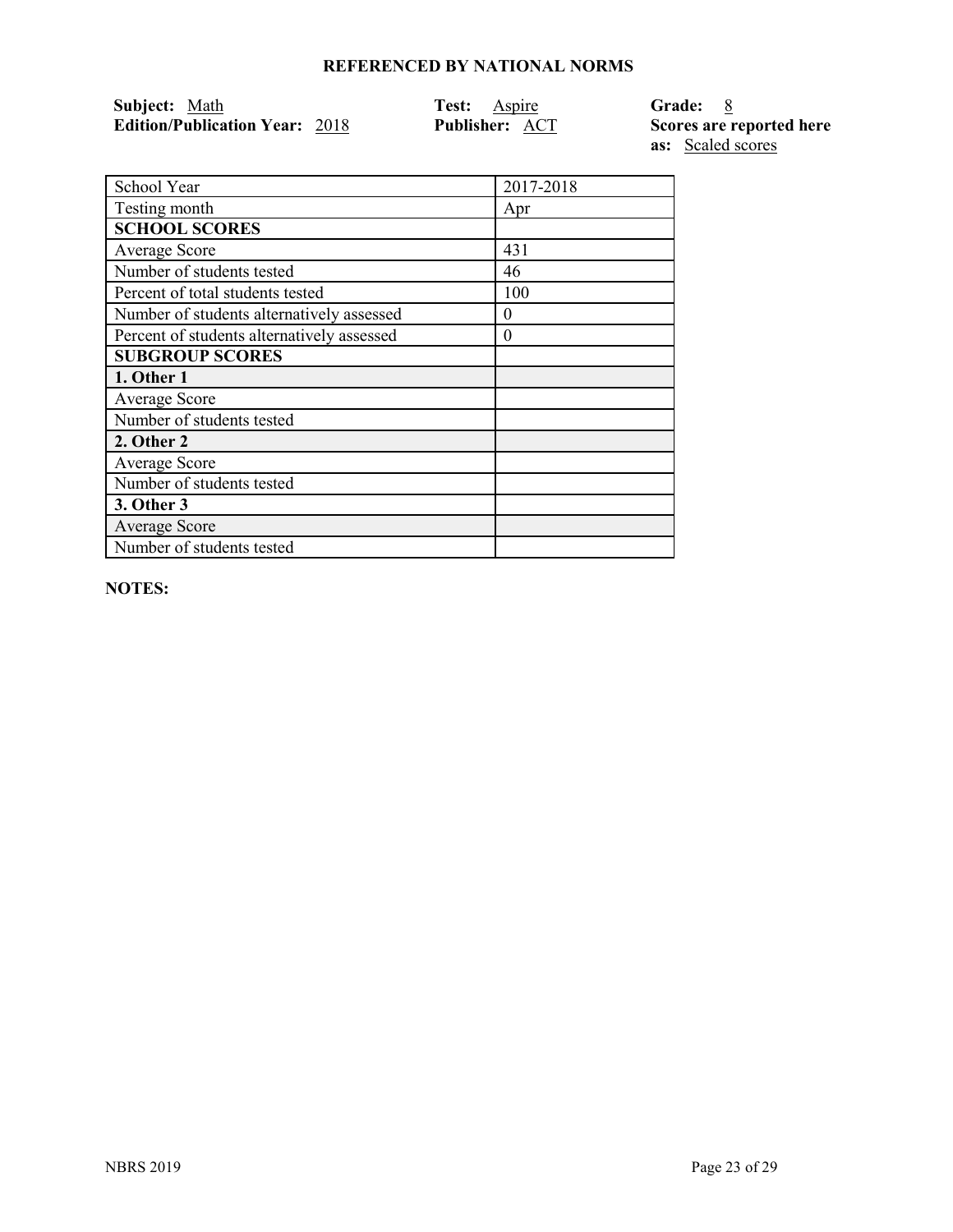| Subject: Reading/ELA                  | Test: Aspire          | Grade: 3                 |
|---------------------------------------|-----------------------|--------------------------|
| <b>Edition/Publication Year: 2018</b> | <b>Publisher: ACT</b> | Scores are reported here |

**as:** Scaled scores

| School Year                                | 2017-2018 |
|--------------------------------------------|-----------|
| Testing month                              | Apr       |
| <b>SCHOOL SCORES</b>                       |           |
| <b>Average Score</b>                       | 416       |
| Number of students tested                  | 33        |
| Percent of total students tested           | 100       |
| Number of students alternatively assessed  | $\theta$  |
| Percent of students alternatively assessed | $\theta$  |
| <b>SUBGROUP SCORES</b>                     |           |
| 1. Other 1                                 |           |
| Average Score                              |           |
| Number of students tested                  |           |
| 2. Other 2                                 |           |
| <b>Average Score</b>                       |           |
| Number of students tested                  |           |
| 3. Other 3                                 |           |
| Average Score                              |           |
| Number of students tested                  |           |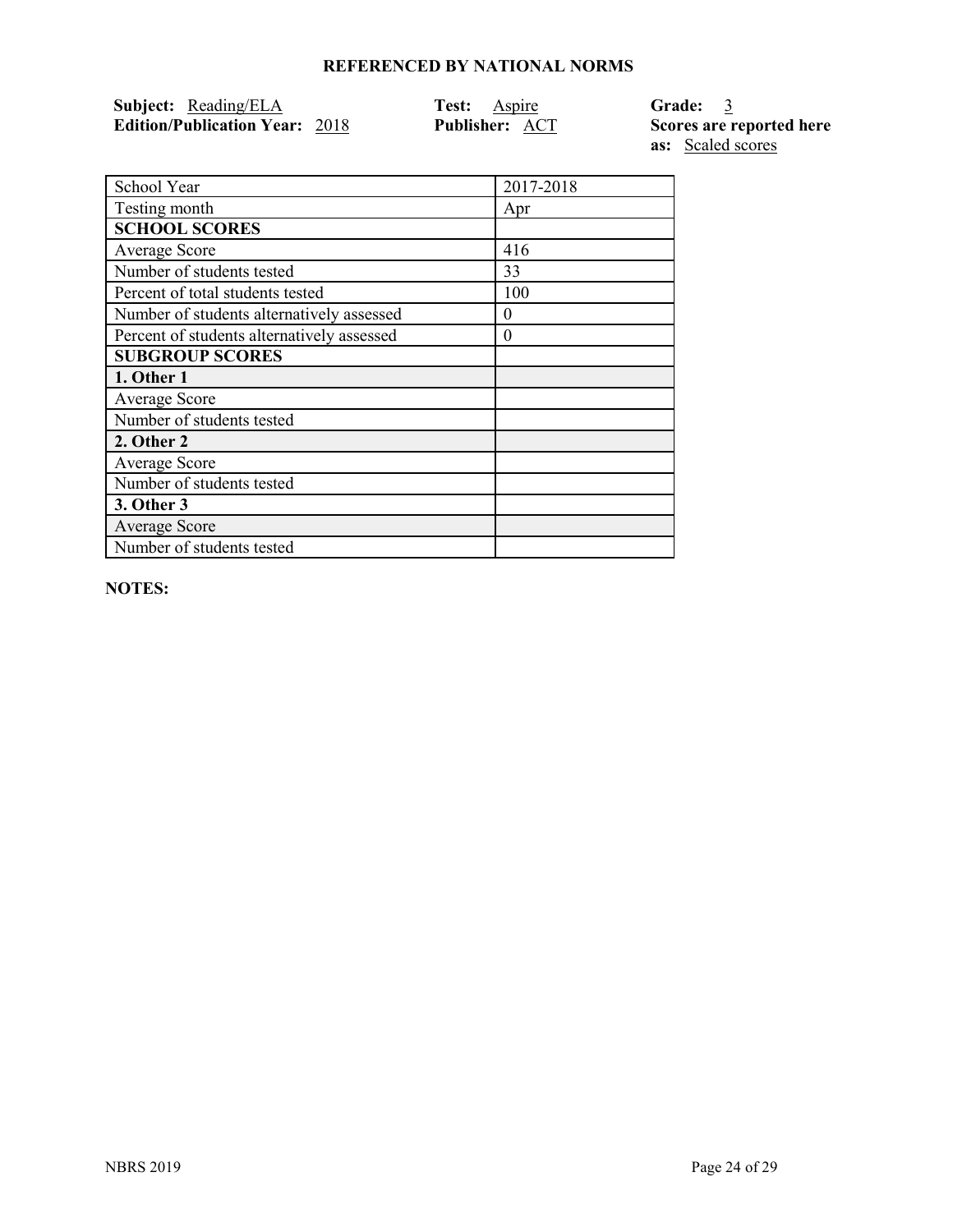| Subject: Reading/ELA                  | Test: Aspire          | Grade: 4                 |
|---------------------------------------|-----------------------|--------------------------|
| <b>Edition/Publication Year: 2018</b> | <b>Publisher: ACT</b> | Scores are reported here |

**as:** Scaled scores

| School Year                                | 2017-2018 |
|--------------------------------------------|-----------|
| Testing month                              | Apr       |
| <b>SCHOOL SCORES</b>                       |           |
| Average Score                              | 418       |
| Number of students tested                  | 33        |
| Percent of total students tested           | 100       |
| Number of students alternatively assessed  | $\theta$  |
| Percent of students alternatively assessed | $\theta$  |
| <b>SUBGROUP SCORES</b>                     |           |
| 1. Other 1                                 |           |
| Average Score                              |           |
| Number of students tested                  |           |
| 2. Other 2                                 |           |
| <b>Average Score</b>                       |           |
| Number of students tested                  |           |
| 3. Other 3                                 |           |
| <b>Average Score</b>                       |           |
| Number of students tested                  |           |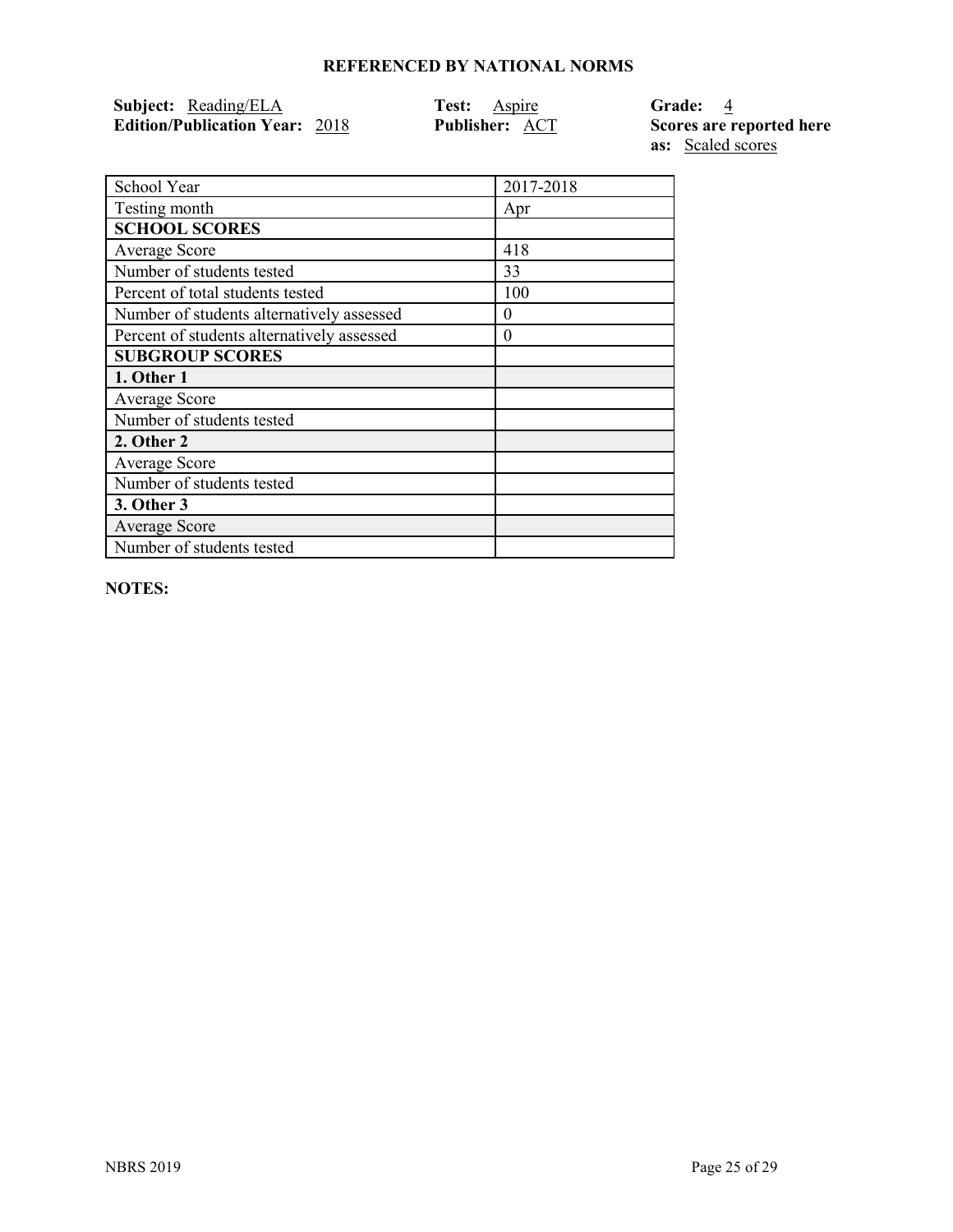| Subject: Reading/ELA                  | Test: Aspire          | Grade: 5                 |
|---------------------------------------|-----------------------|--------------------------|
| <b>Edition/Publication Year: 2018</b> | <b>Publisher: ACT</b> | Scores are reported here |

**as:** Scaled scores

| School Year                                | 2017-2018 |
|--------------------------------------------|-----------|
| Testing month                              | Apr       |
| <b>SCHOOL SCORES</b>                       |           |
| Average Score                              | 421       |
| Number of students tested                  | 55        |
| Percent of total students tested           | 100       |
| Number of students alternatively assessed  | $\theta$  |
| Percent of students alternatively assessed |           |
| <b>SUBGROUP SCORES</b>                     |           |
| 1. Other 1                                 |           |
| Average Score                              |           |
| Number of students tested                  |           |
| 2. Other 2                                 |           |
| <b>Average Score</b>                       |           |
| Number of students tested                  |           |
| 3. Other 3                                 |           |
| <b>Average Score</b>                       |           |
| Number of students tested                  |           |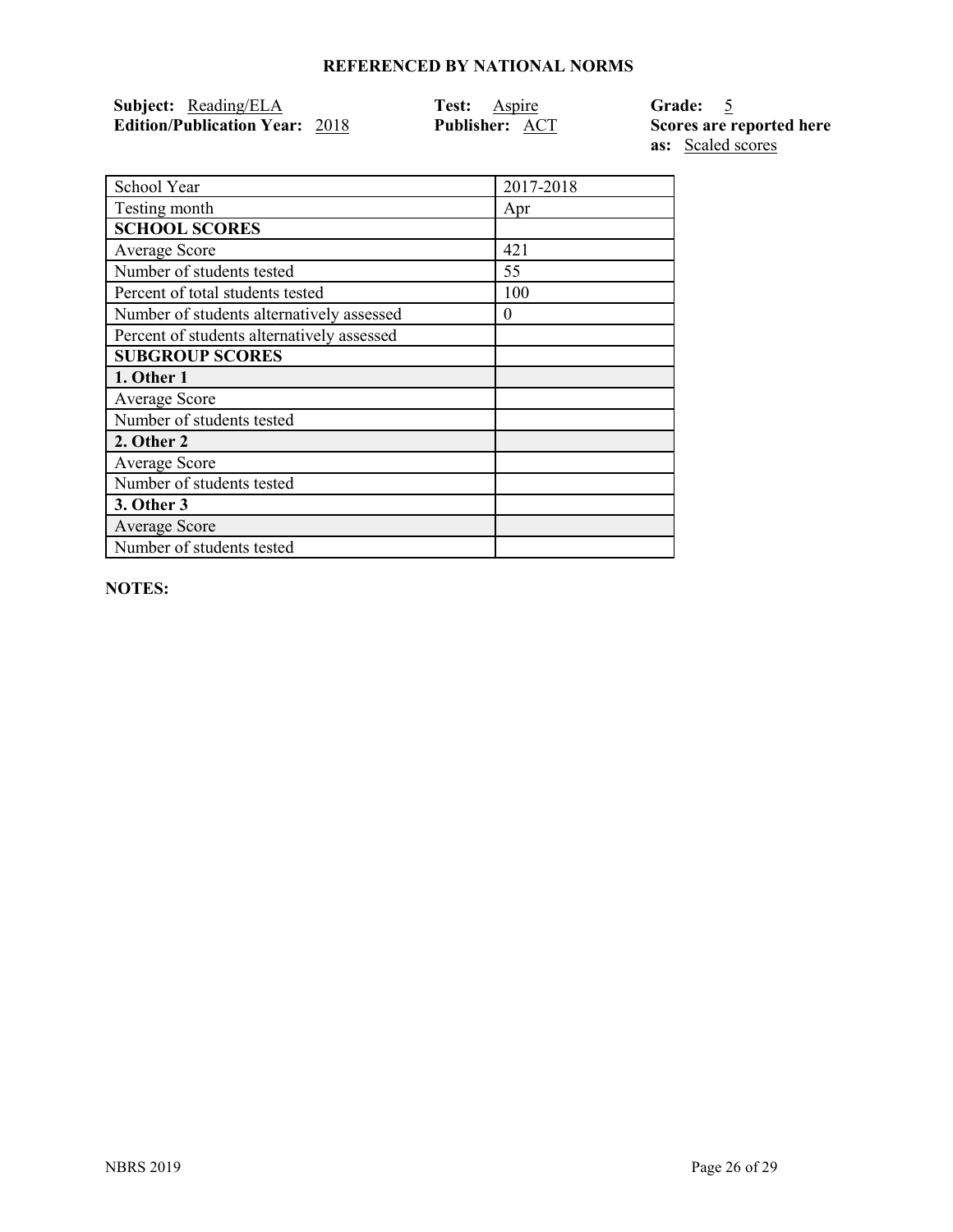| Subject: Reading/ELA                  | Test: Aspire          | Grade: 6                 |
|---------------------------------------|-----------------------|--------------------------|
| <b>Edition/Publication Year: 2018</b> | <b>Publisher: ACT</b> | Scores are reported here |

**as:** Scaled scores

| School Year                                | 2017-2018 |
|--------------------------------------------|-----------|
| Testing month                              | Apr       |
| <b>SCHOOL SCORES</b>                       |           |
| Average Score                              | 424       |
| Number of students tested                  | 40        |
| Percent of total students tested           | 100       |
| Number of students alternatively assessed  | $\theta$  |
| Percent of students alternatively assessed | $\theta$  |
| <b>SUBGROUP SCORES</b>                     |           |
| 1. Other 1                                 |           |
| Average Score                              |           |
| Number of students tested                  |           |
| 2. Other 2                                 |           |
| Average Score                              |           |
| Number of students tested                  |           |
| 3. Other 3                                 |           |
| <b>Average Score</b>                       |           |
| Number of students tested                  |           |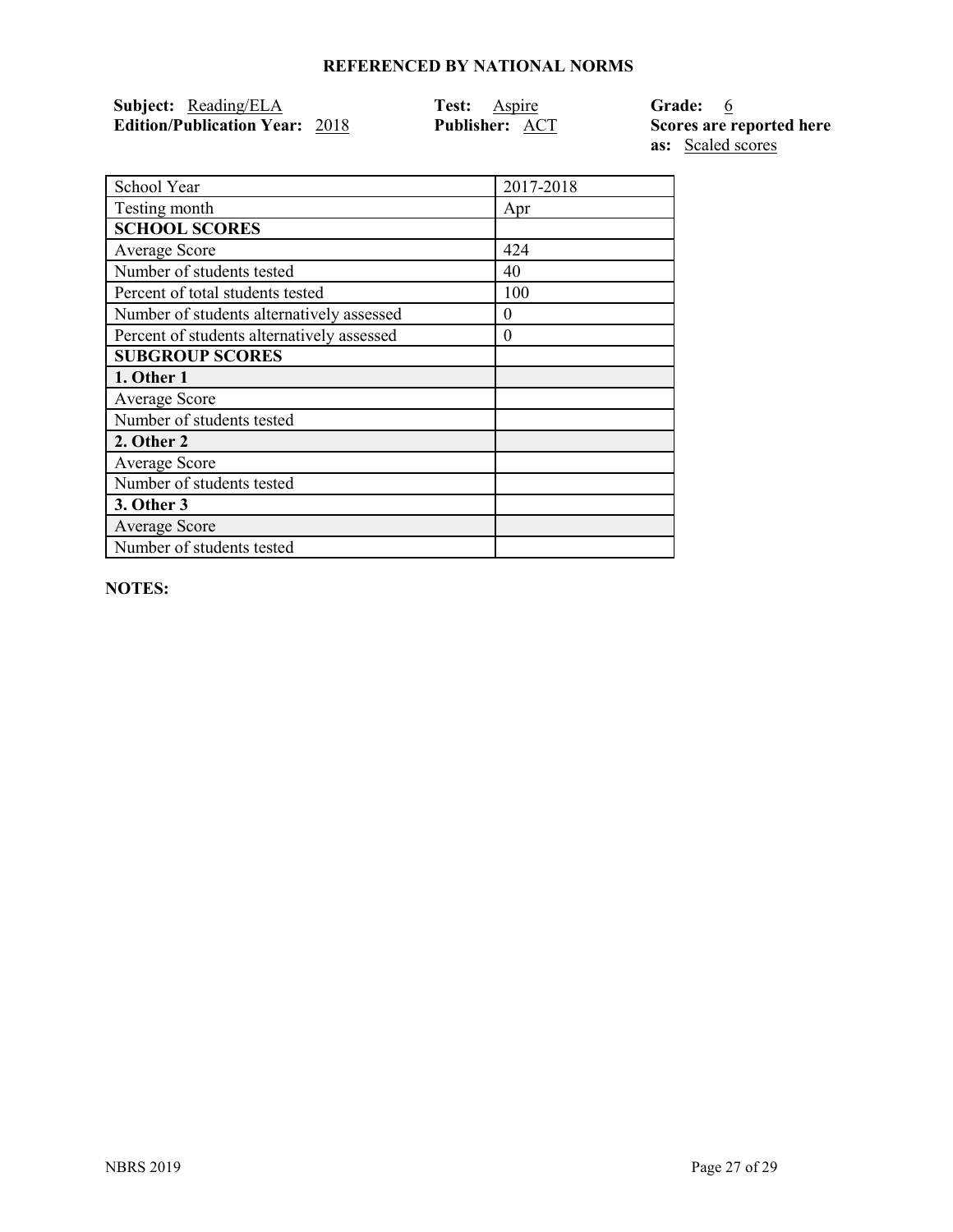| Subject: Reading/ELA                  | Test: Aspire          | <b>Grade:</b>            |
|---------------------------------------|-----------------------|--------------------------|
| <b>Edition/Publication Year: 2018</b> | <b>Publisher: ACT</b> | Scores are reported here |

**as:** Scaled scores

| School Year                                | 2017-2018 |
|--------------------------------------------|-----------|
| Testing month                              | Apr       |
| <b>SCHOOL SCORES</b>                       |           |
| Average Score                              | 424       |
| Number of students tested                  | 48        |
| Percent of total students tested           | 100       |
| Number of students alternatively assessed  | $\theta$  |
| Percent of students alternatively assessed | $\theta$  |
| <b>SUBGROUP SCORES</b>                     |           |
| 1. Other 1                                 |           |
| Average Score                              |           |
| Number of students tested                  |           |
| 2. Other 2                                 |           |
| <b>Average Score</b>                       |           |
| Number of students tested                  |           |
| 3. Other 3                                 |           |
| <b>Average Score</b>                       |           |
| Number of students tested                  |           |